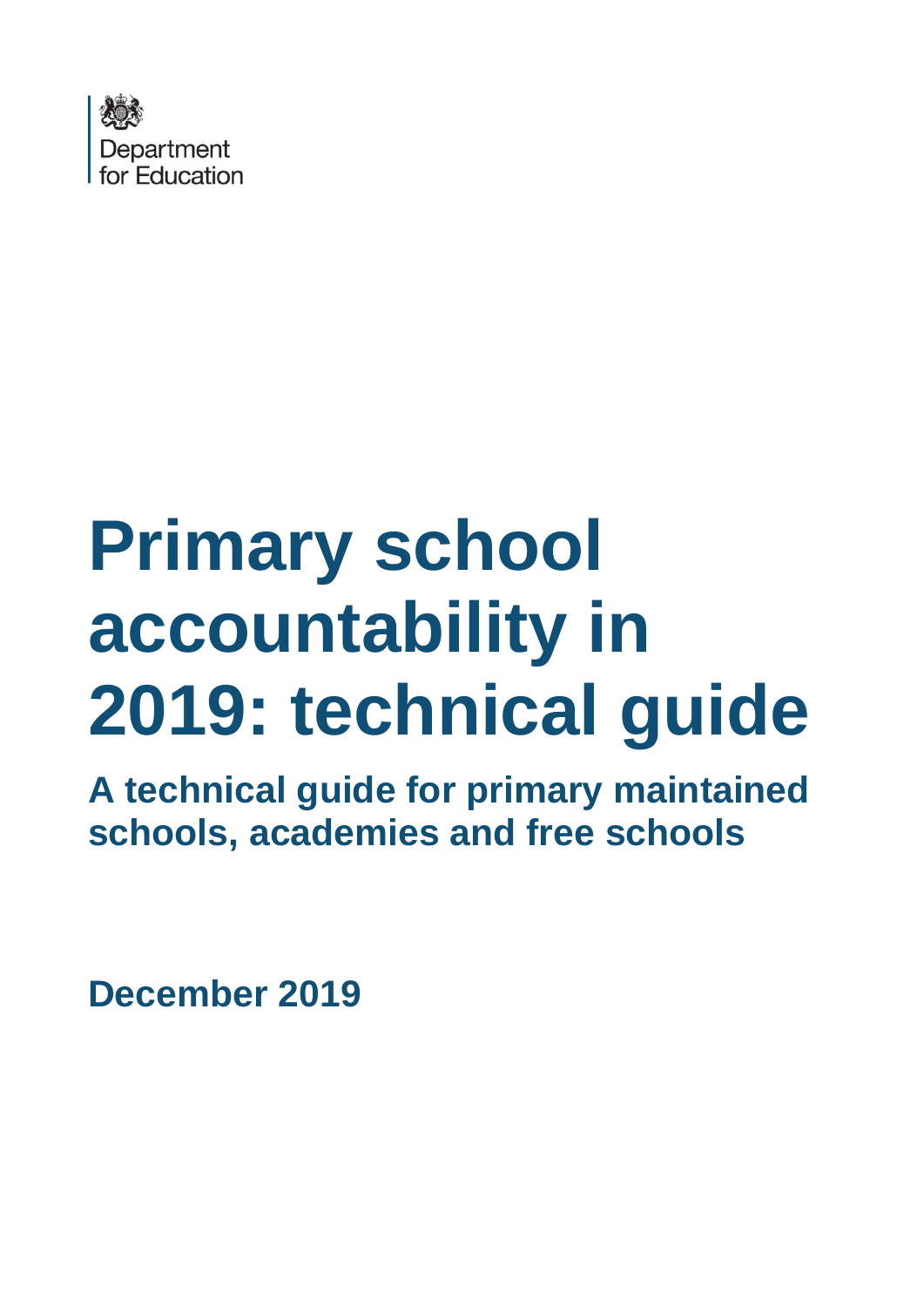# **Contents**

|                                                                                                  | $\overline{4}$ |
|--------------------------------------------------------------------------------------------------|----------------|
| Summary                                                                                          |                |
| About this guidance                                                                              | 4              |
| Updates to the guidance in December 2019                                                         | 4              |
| Expiry or review date                                                                            | 4              |
| Who is this guidance for?                                                                        | 4              |
| Primary school accountability measures                                                           | 5              |
| 2019 performance tables                                                                          | 5              |
| Schools that may benefit from support                                                            | 6              |
| Calculating a school's progress scores                                                           | 7              |
| Overview of the progress measures                                                                | $\overline{7}$ |
| Pupils with extremely negative progress scores                                                   | 10             |
| Allocating points scores                                                                         | 12             |
| Key Stage 1 prior attainment groupings                                                           | 12             |
| Pupils working below level 1 at Key Stage 1                                                      | 13             |
| English reading and writing                                                                      | 14             |
| <b>Mathematics</b>                                                                               | 14             |
| Prior attainment groups                                                                          | 15             |
| Key Stage 2 points scores                                                                        | 17             |
| English reading and mathematics tests                                                            | 17             |
| English writing teacher assessment                                                               | 17             |
| Pupils below the standard of the test or assessment in 2019                                      | 18             |
| Interpreting a school's progress scores                                                          | 20             |
| What we publish for progress                                                                     | 20             |
| Using performance data to predict individual pupils' scores and sharing pupils'<br>progress data | 21             |
| Confidence intervals                                                                             | 21             |
| Pupils in particular circumstances                                                               | 23             |
| Annex A: Confidence intervals                                                                    | 24             |
| Annex B: Distribution of progress scores                                                         | 26             |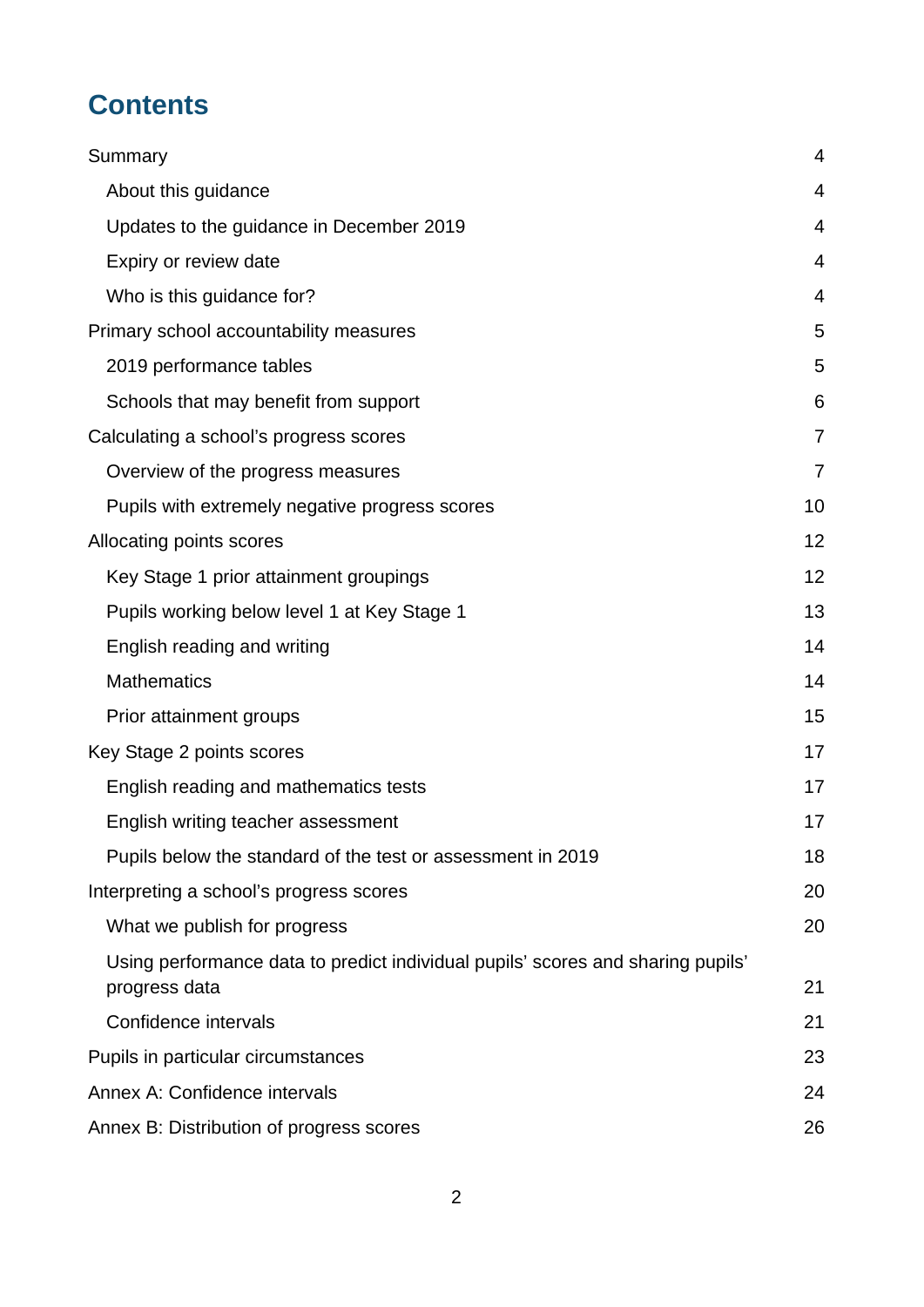[Annex C: Adjusting extremely negative progress scores –](#page-26-0) worked example, number of [standard deviations and prior attainment group thresholds](#page-26-0) 27

[Adjusting progress scores for pupils with extremely negative progress scores \(example](#page-26-1)  [of how we calculate it\)](#page-26-1) 27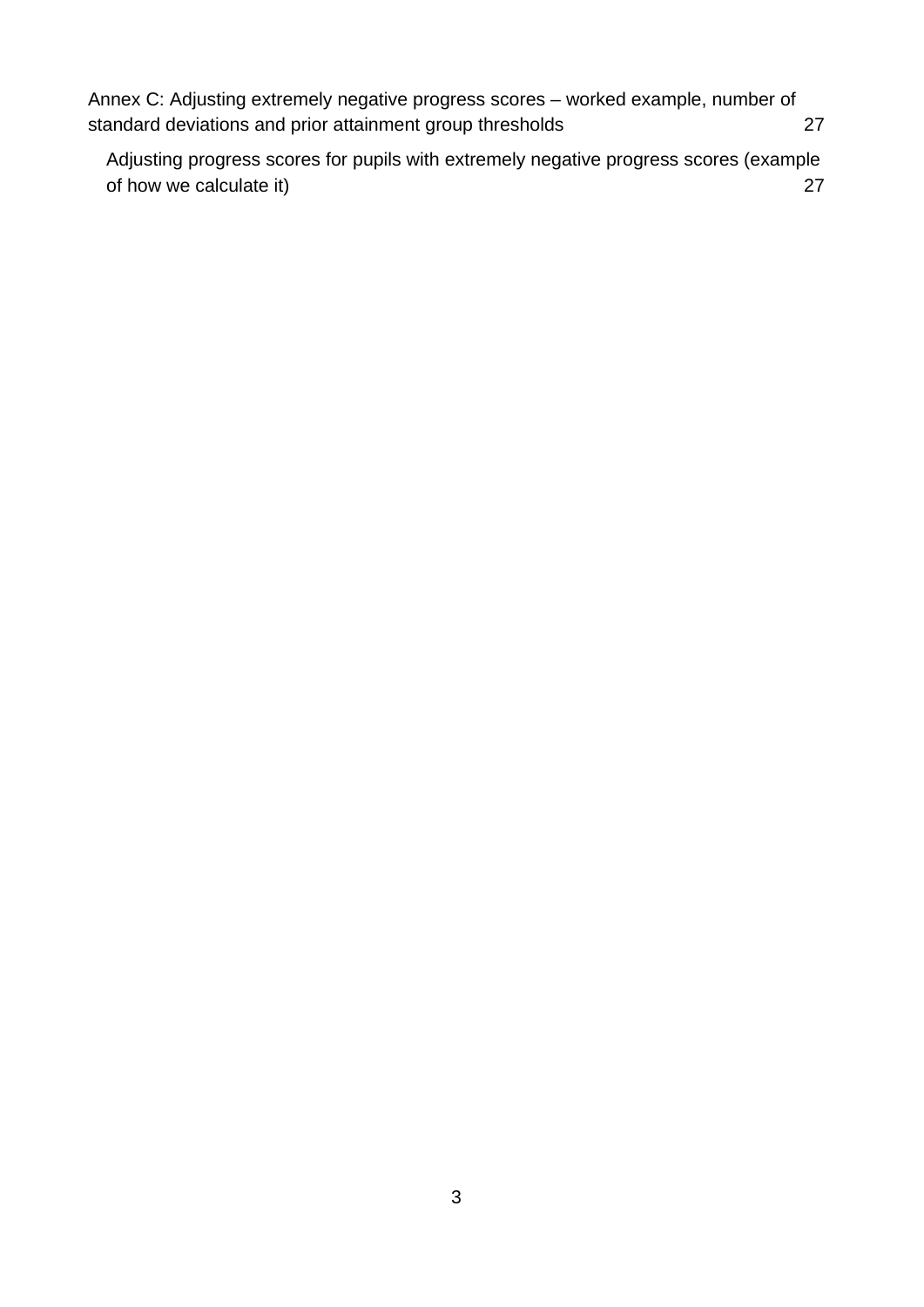# <span id="page-3-0"></span>**Summary**

# <span id="page-3-1"></span>**About this guidance**

This guidance explains the primary accountability measures, including how a school's progress scores are calculated.

Schools received their own revised progress scores on 11 December 2019. Annex B of this guidance provides the national distribution of schools' progress scores in 2019 to help schools interpret and contextualise their own scores.

The assessments used to measure the progress that schools help their pupils achieve between Key Stage 1 and Key Stage 2 are:

- Key Stage 1 results in English reading, English writing and mathematics teacher assessments, that were administered in summer 2015, when the 2019 Year 6 cohort were aged 7; and
- Key Stage 2 results in English reading and mathematics tests, reported as scaled scores, and the English writing teacher assessments that were administered in summer 2019.

# <span id="page-3-2"></span>**Updates to the guidance in December 2019**

As in previous versions, the tables and diagrams in the guidance have been updated to reflect the revised 2019 data.

## <span id="page-3-3"></span>**Expiry or review date**

This guide will next be reviewed in September 2020.

# <span id="page-3-4"></span>**Who is this guidance for?**

This guide is for:

- head teachers, teachers, other school staff and governing bodies in all primary schools, including maintained schools, academies, alternative provision, free schools and special schools;
- local authorities; and
- academy trusts.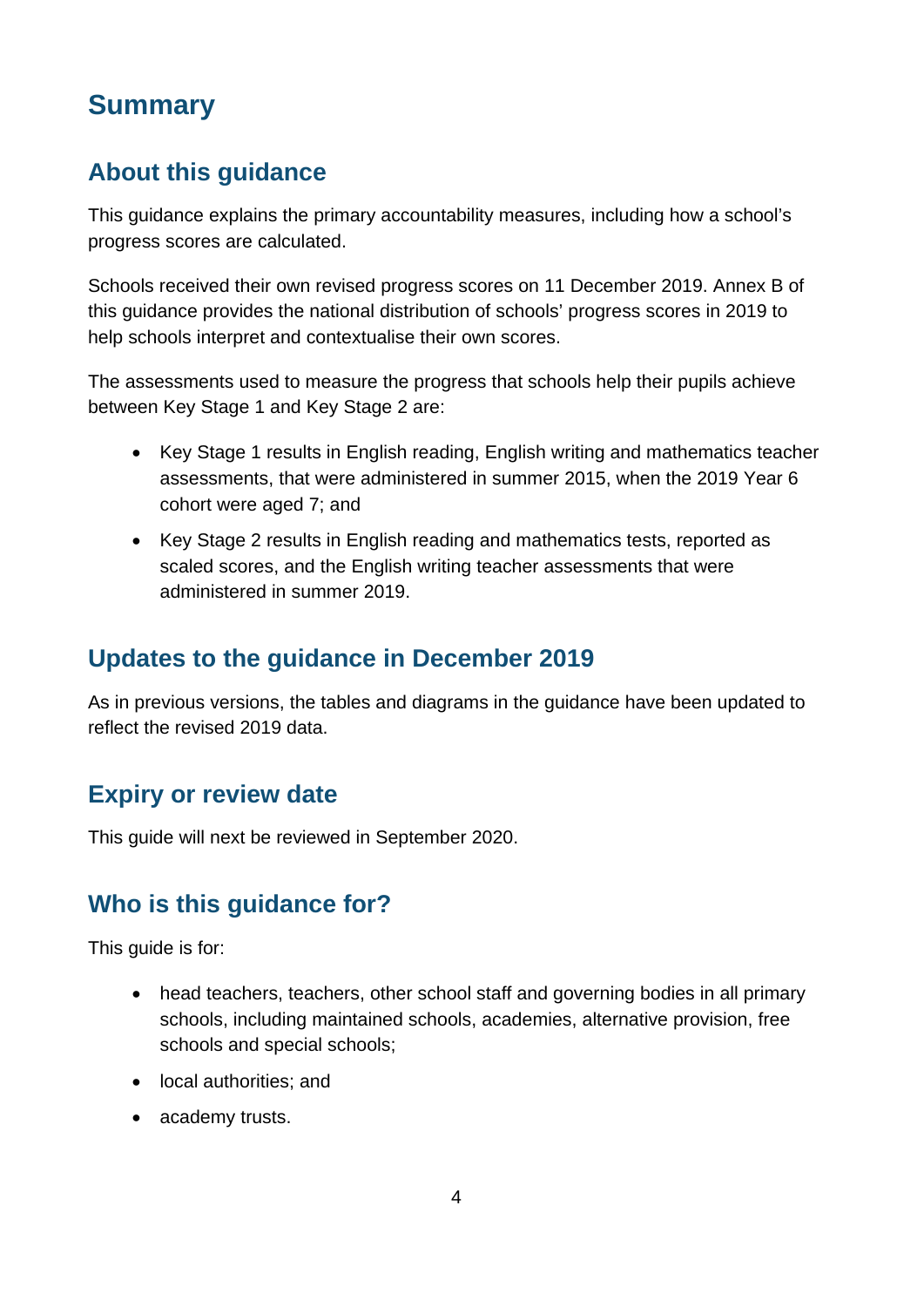# <span id="page-4-0"></span>**Primary school accountability measures**

There continues to be a range of forms of accountability in place for primary schools, including published data and school inspection.

## <span id="page-4-1"></span>**2019 performance tables**

The headline measures, which will appear in the performance tables in December 2019, include progress and attainment measures. These are:

- the percentage of pupils achieving the 'expected standard' in English reading, English writing and mathematics at the end of Key Stage 2
- the pupils' average scaled score:
	- in English reading at the end of Key Stage 2
	- in mathematics at the end of Key Stage 2
- the percentage of pupils who achieve at a higher standard in English reading, English writing and mathematics
- the pupils' average progress:
	- in English reading
	- in English writing
	- in mathematics.

The percentage of pupils achieving the expected standard is a combined measure across the three subjects. To be counted towards the measure, a pupil must have a scaled score of 100 or more in reading and a scaled score of 100 or more in mathematics; and have been teacher assessed in writing as 'working at the expected standard' or 'working at greater depth'.

The percentage of pupils achieving at a higher standard is also a combined measure across the three subjects. To be counted towards the measure, a pupil must have a 'high scaled score' of 110 or more in reading and mathematics; and have been teacher assessed in writing as 'working at greater depth'.

Unlike the expected standard, which was determined by the Standards and Testing Agency's standard-setting teacher panel, the high score was determined by the department solely with reference to the distribution of pupils' test results, to identify the pupils who achieved the highest marks on the tests.

In addition, the performance tables also include a range of measures, which cover attainment and progress in individual subjects and for various pupil groups. For example,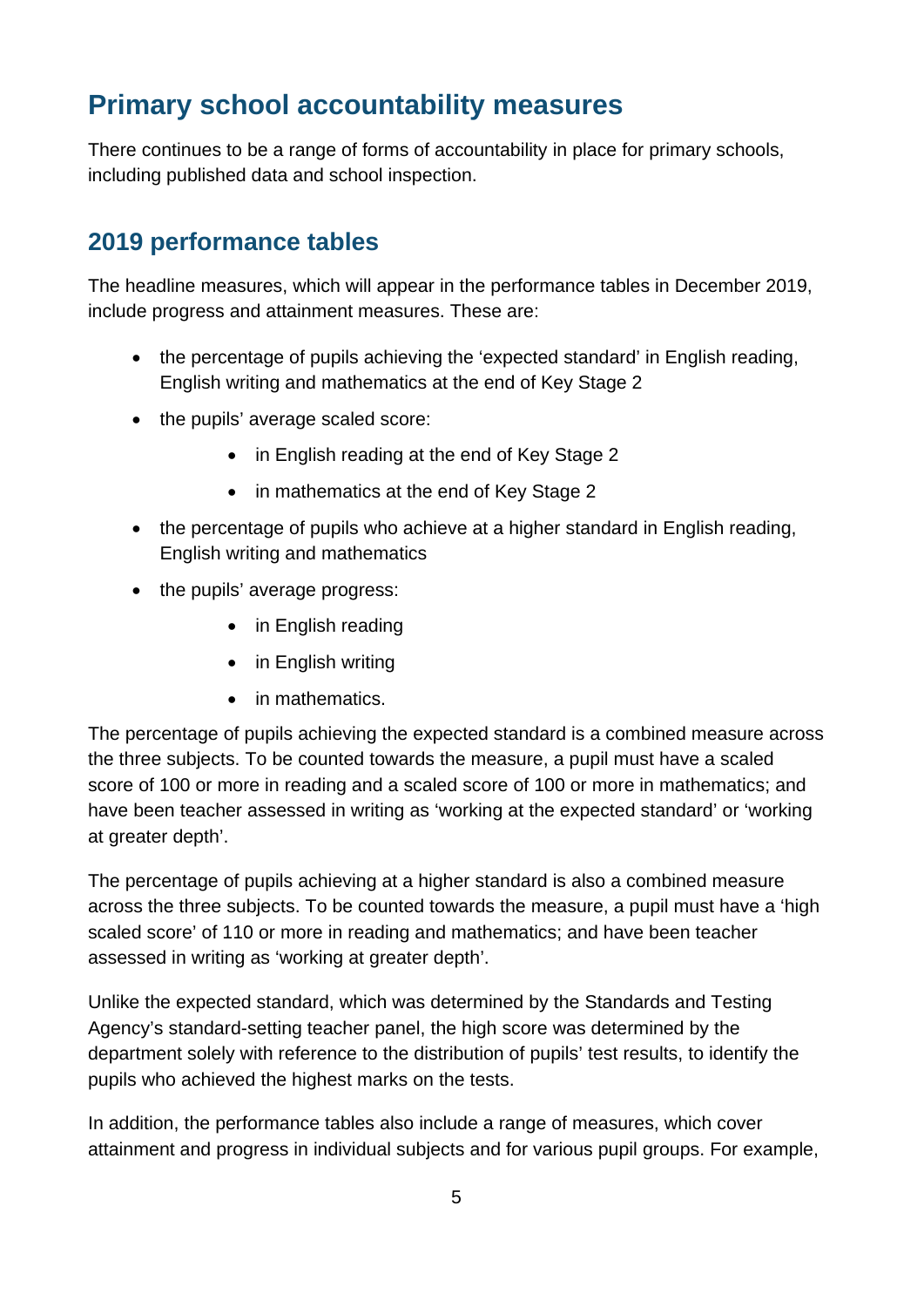the percentage of pupils gaining the expected standard in English grammar, punctuation and spelling. Further details about what is included in the performance tables are set out in the 2019 Statement of Intent<sup>1</sup>.

## <span id="page-5-0"></span>**Schools that may benefit from support**

From September 2019, the floor and coasting standards no longer apply. The Government has set out a new support offer for schools that were identified as 'requires improvement' in their latest Ofsted report<sup>[2](#page-5-2)</sup>.

<span id="page-5-1"></span><sup>1</sup> [https://www.gov.uk/government/publications/school-and-college-performance-tables-statements-of-intent.](https://www.gov.uk/government/publications/school-and-college-performance-tables-statements-of-intent) 2 [https://www.gov.uk/guidance/school-improvement-support-for-the-2019-to-2020-academic-year.](https://www.gov.uk/guidance/school-improvement-support-for-the-2019-to-2020-academic-year)

<span id="page-5-2"></span>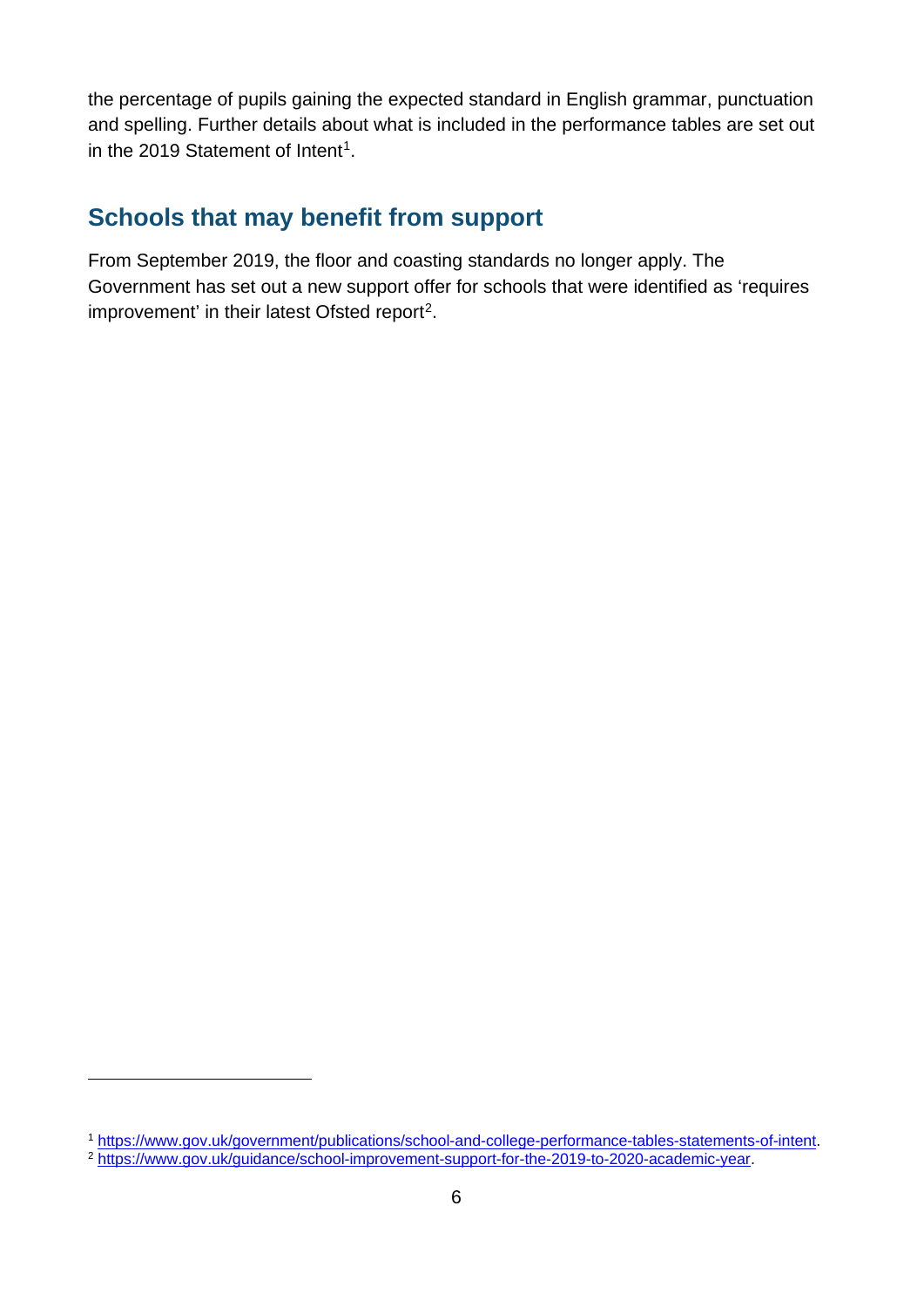# <span id="page-6-0"></span>**Calculating a school's progress scores**

#### <span id="page-6-1"></span>**Overview of the progress measures**

The progress measures aim to capture the progress that pupils make from the end of Key Stage 1 to the end of primary school. They are a type of value-added measure, which means that pupils' results are compared to the actual achievements of other pupils nationally with similar prior attainment.

This type of progress measure rewards schools for making progress with all of their pupils, whether they are low-, middle- or high-attainers. Any increase in attainment achieved by each pupil is reflected in the school's progress scores.

This measure is a school-level accountability measure. Progress is calculated for individual pupils solely in order to calculate the school's overall progress scores. Schools should not share individual pupil progress scores with pupils or parents.

Schools should continue to focus on improving the attainment of all their pupils and report on their attainment and progress to parents, as specified in the Assessment and Reporting Arrangements for Key Stage 1[3](#page-6-2) and Key Stage 2[4](#page-6-3). For more information, including on assessment without levels, see the Standard and Testing Agency's pages on Gov.uk<sup>[5](#page-6-4)</sup>.

A school's progress scores in English reading, English writing and mathematics are calculated as the average of its pupils' subject progress scores. These scores give an indication of whether, as a group, pupils in the school made above or below average progress in a subject compared with pupils with similar starting points in other schools.

#### **Calculating an individual pupil's progress scores**

Progress scores are calculated for individual pupils for the sole purpose of constructing a school progress score. Pupil scores are calculated separately for English reading, English writing and mathematics. Pupils who do not have Key Stage 1 data for all of English reading, English writing and mathematics (for example, those who entered a school from another jurisdiction, or who were absent at the time of the Key Stage 1

<span id="page-6-2"></span><sup>3</sup> [https://www.gov.uk/government/publications/2019-key-stage-1-assessment-and-reporting-arrangements](https://www.gov.uk/government/publications/2019-key-stage-1-assessment-and-reporting-arrangements-ara)[ara.](https://www.gov.uk/government/publications/2019-key-stage-1-assessment-and-reporting-arrangements-ara)

<span id="page-6-3"></span><sup>4</sup> [https://www.gov.uk/government/publications/2019-key-stage-2-assessment-and-reporting-arrangements](https://www.gov.uk/government/publications/2019-key-stage-2-assessment-and-reporting-arrangements-ara)[ara.](https://www.gov.uk/government/publications/2019-key-stage-2-assessment-and-reporting-arrangements-ara)

<span id="page-6-4"></span><sup>5</sup> [https://www.gov.uk/government/organisations/standards-and-testing-agency.](https://www.gov.uk/government/organisations/standards-and-testing-agency)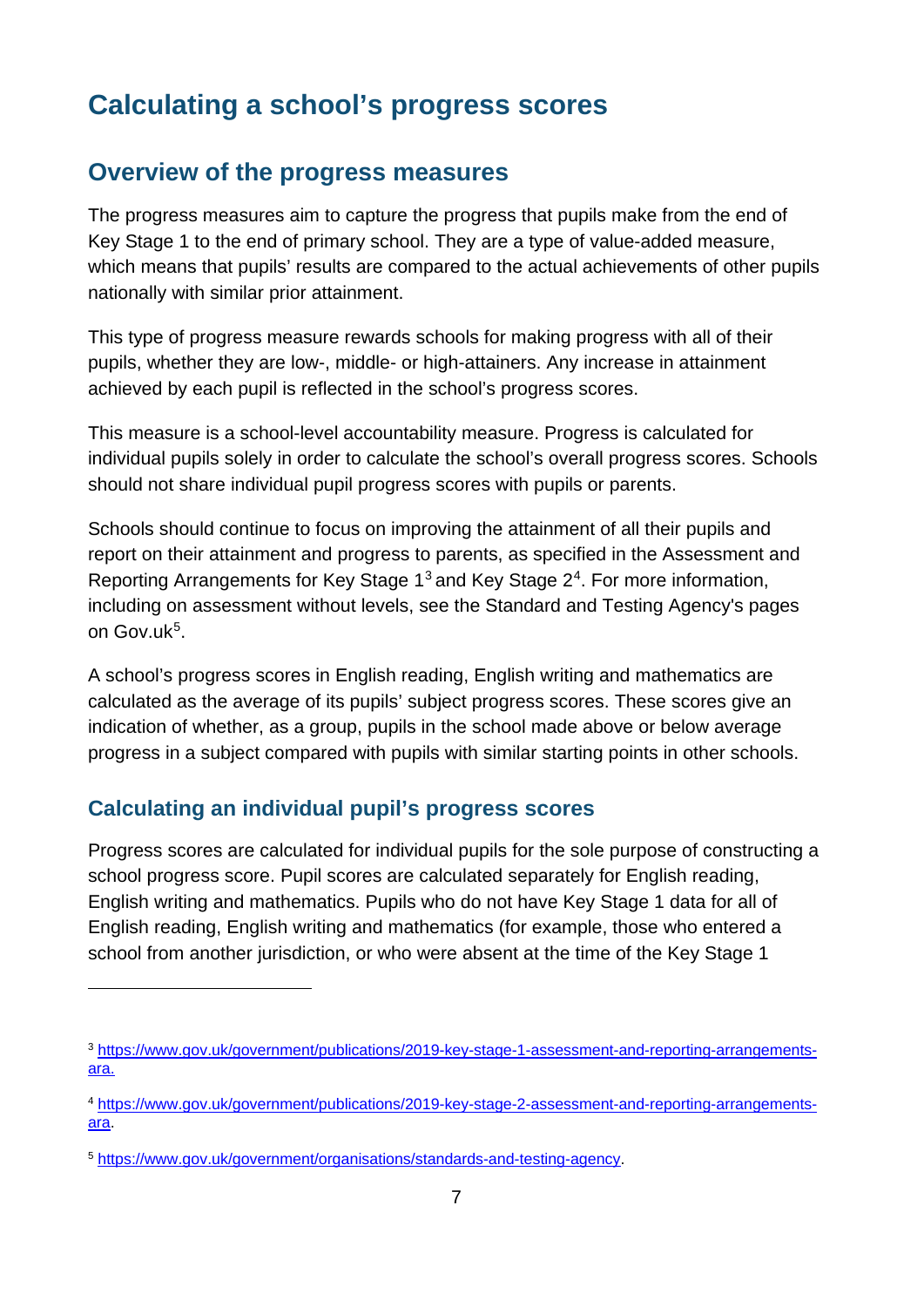assessments), cannot be included in the progress measures, but their Key Stage 2 scores will be included in their school's attainment measures.

**The first step** is to assign pupils into groups with other pupils nationally, who had similar starting points (Key Stage 1 achievement, see pages 12-13).

**The second step** is to work out the average Key Stage 2 score for each prior attainment group. This is worked out as the mean average of the actual Key Stage 2 scores of all the pupils in the prior attainment group.

**Finally**, a pupil's progress score is calculated. This is done by working out the difference between their actual Key Stage 2 outcome and the average Key Stage 2 outcome for the other pupils nationally, who are in the same prior attainment group.

For example:

- James has an average Key Stage 1 score of 17.0, which means he is in prior attainment group 19 (for further explanation of prior attainment groups, please see pages 12-13)
- his result in the Key Stage 2 mathematics test is a scaled score of 109
- the national average scaled score in mathematics for pupils with an average Key Stage 1 score of 17 is 106
- James, therefore, has a mathematics progress score of +3.0



In this example, James has met the 'expected standard' (a scaled score of 100 or more). He has done better than other pupils with the same Key Stage 1 attainment and, therefore, has a positive progress score. This will not necessarily be the case for all pupils.

Some pupils will meet the 'expected standard', but will make less progress compared to other pupils in their prior attainment group.

Other pupils will fail to meet the 'expected standard', but will make more progress than the other pupils in their prior attainment group.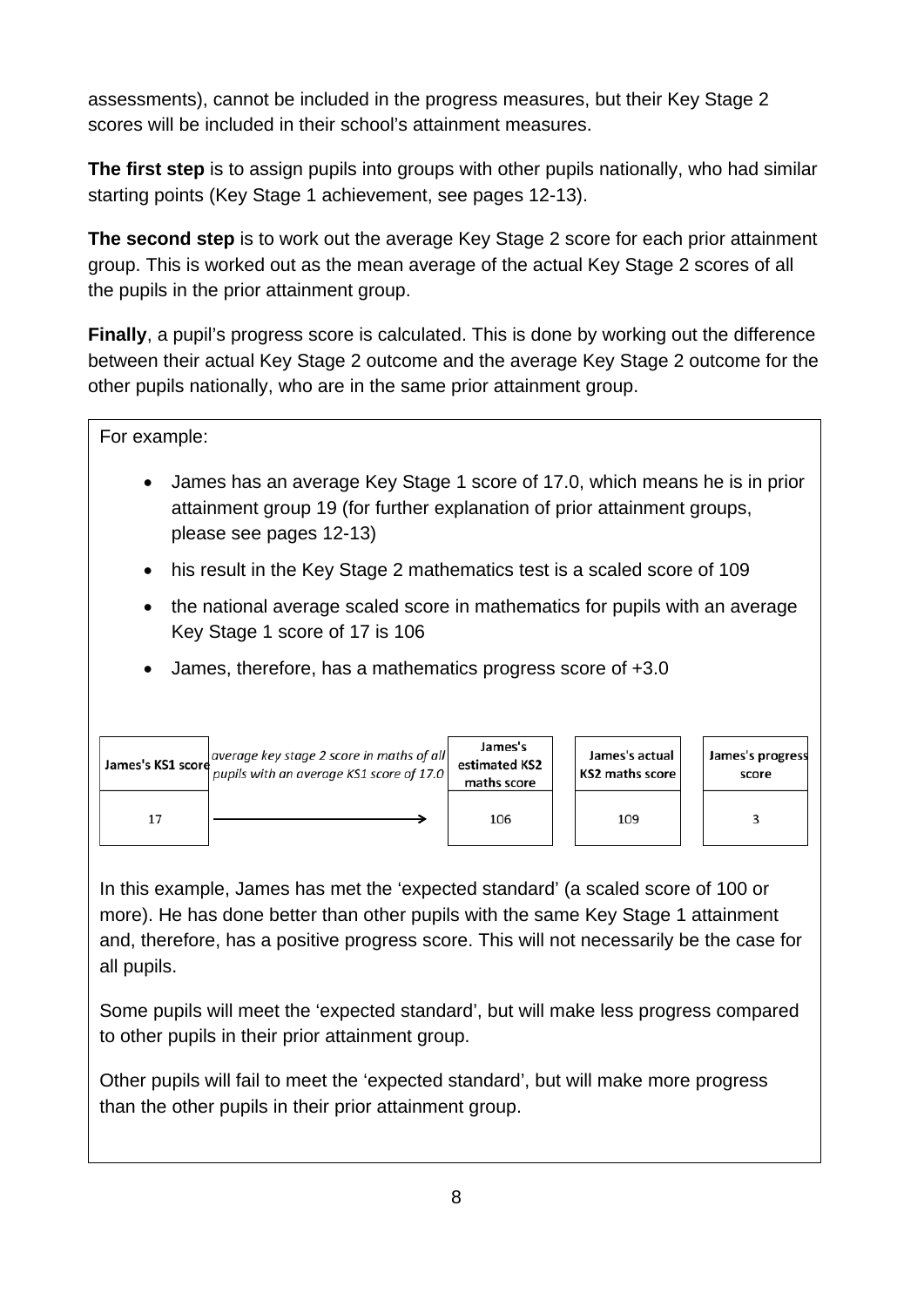#### **Calculating a school's progress scores**

A school's progress score, for a subject, is the mean average of its pupils' progress scores in that subject.

#### For example,

James is one of 60 pupils in his school's Key Stage 2 cohort. These pupils have mathematics progress scores as follows:

| Pupil#               | <b>Pupil name</b> | <b>Mathematics Progress</b> |
|----------------------|-------------------|-----------------------------|
|                      |                   | score                       |
|                      | James             | $+3.0$                      |
| $\overline{2}$       | Chloe             | $+1.2$                      |
| $\sim$ $\sim$ $\sim$ | $\cdots$          | $\cdots$                    |
| 59                   | Ebony             | $-6.5$                      |
| 60                   | Harry             | $-1.9$                      |
|                      | <b>Sum</b>        | $+132.4$                    |

The school's mathematics progress score will be 132.4 / 60 = **+2.2**

This process is then repeated for each subject.

Schools are then allocated three progress scores:

- one for English reading
- one for English writing<sup>[6](#page-8-0)</sup>
- one for mathematics

<span id="page-8-0"></span><sup>&</sup>lt;sup>6</sup> See page 17 for an explanation of how we calculate writing progress scores.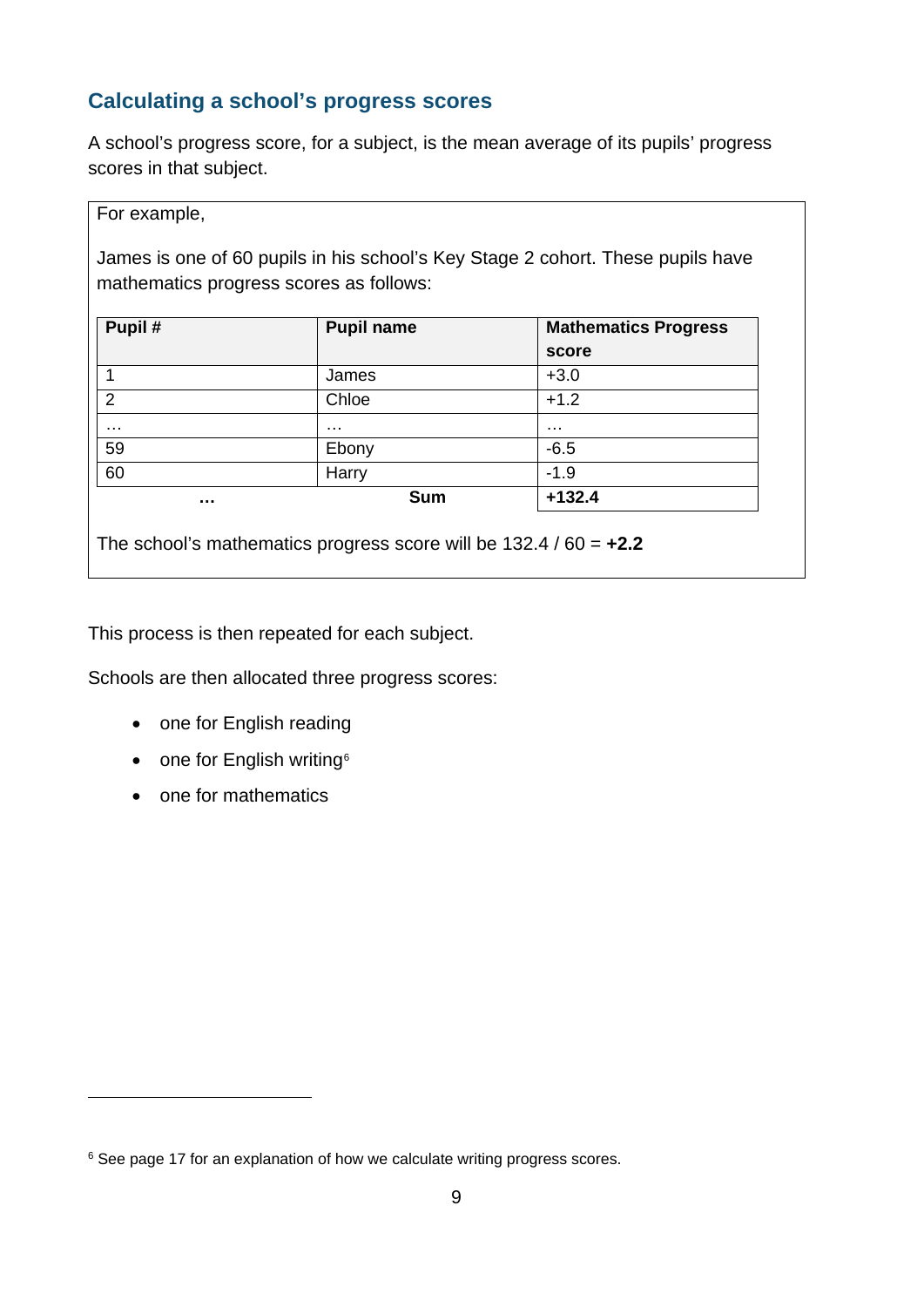## <span id="page-9-0"></span>**Pupils with extremely negative progress scores**

We limit how negative<sup>[7](#page-9-1)</sup> a pupil's progress score can be when calculating the school average. These pupils still have large negative scores (to reflect that they have made much less progress than other pupils in the same prior attainment group as them), but the disproportionate effect they have on a school's score has been reduced.

We do this by setting a minimum progress score that can be assigned to pupils within the prior attainment groups (for further explanation of prior attainment groups please see pages 12-13) where extremely negative scores exist. Some of the prior attainment groups will not have a minimum progress score threshold set. These are prior attainment groups 1 to 7[8,](#page-9-2) where the average scaled scores at Key Stage 2 are not high enough to allow for extreme negative progress scores. For example:

- if the average scale score at Key Stage 2 for prior attainment group 7 was 83 in English reading, then the minimum possible progress score for that group would be -24 (5[9](#page-9-3)-83<sup>9</sup>). This minimum progress score would be above the threshold for this prior attainment group as -24 is not an extremely negative score; but
- If the average scaled score at Key Stage 2 for prior attainment group 16 was 104 in English reading, then the minimum possible score for that group would be -45 (59-104). This minimum progress score is extremely negative compared to other pupils nationally in group 16, and would be below the limit for prior attainment group 16. Therefore, the pupil's score would be adjusted to -14.60.

Where a minimum score is set for a prior attainment group, this is determined based on the variation in pupil progress scores within that prior attainment group (as measured by the standard deviation). The minimum scores are fixed at a set number of standard deviations below the mean so that approximately 1% of pupils are identified nationally<sup>[10](#page-9-4)</sup> (in most cases, this is no more than 1 or 2 pupils per school). By design, these minimum scores will change each year. As such, predicting which pupils will, and will not, have their score affected by this methodology change, in advance of progress scores being made available, was not possible. Further information on the calculation, the number of

<span id="page-9-1"></span> $7$  We are not setting a maximum limit on how positive a pupil's progress score can be as there are much smaller numbers of extremely positive progress scores that have a disproportionate impact than extremely

negative ones.

<span id="page-9-2"></span><sup>&</sup>lt;sup>8</sup> Additionally for writing, prior attainment group 8 has an average score which is not high enough to allow for extreme negative progress scores (see page 31 for the minimal thresholds for each prior attainment group)

<span id="page-9-3"></span> $9$  The lowest possible points a pupil can get at Key Stage 2 in the progress model is 59, as set out on page 19.<br><sup>10</sup> Due to natural fluctuation of performance year-on-year, it may not be possible to use the same standard

<span id="page-9-4"></span>deviation value each year to calculate the minimum scores.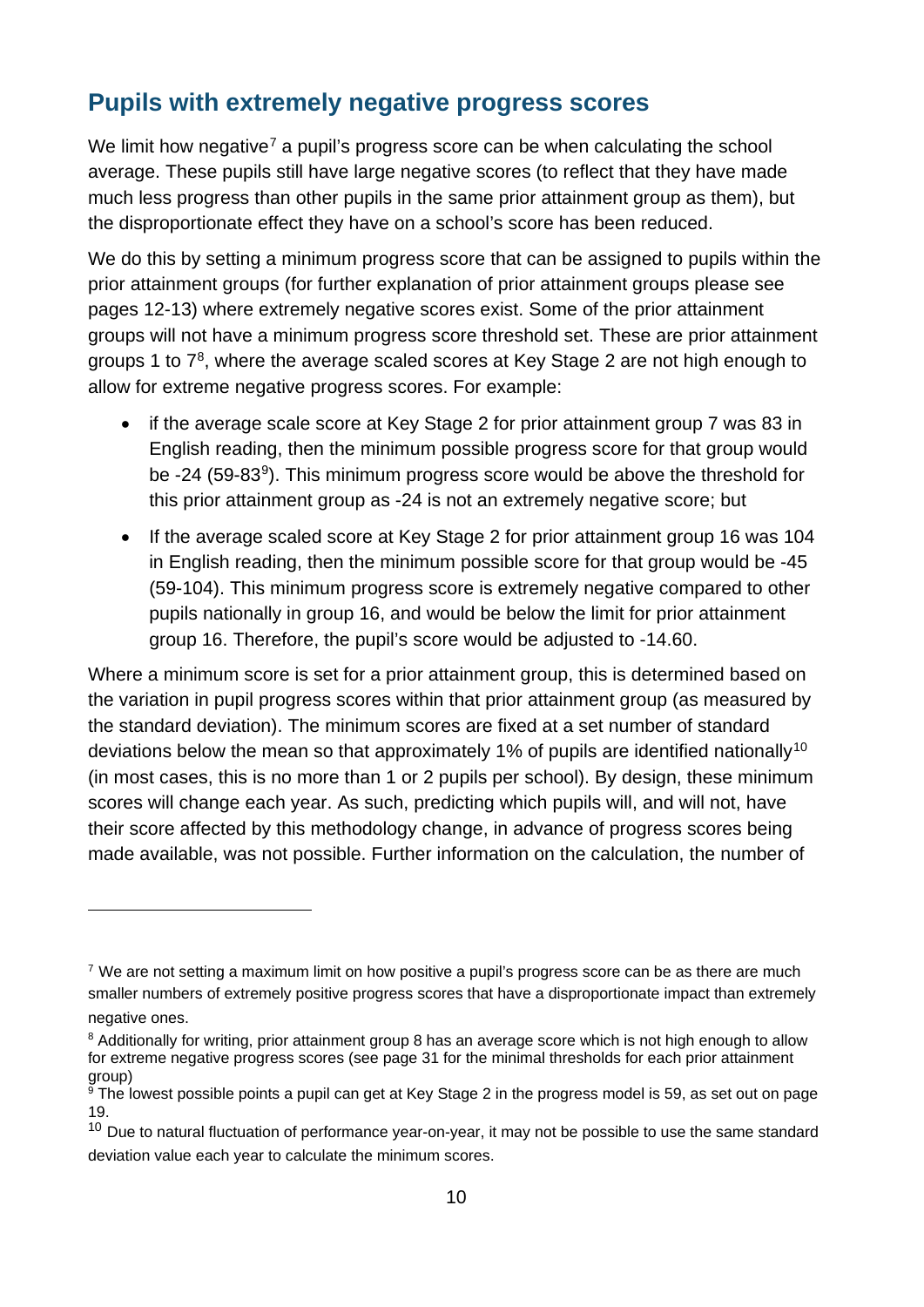standard deviation(s) and minimum thresholds per prior attainment group is available in annex C.

The school performance tables published on 13 December 2019 display the progress figures calculated using the methodology outlined below. However, we have also published the figures that do not place limits on pupil progress scores for transparency and to help inspectors and others identify how particular schools have been affected.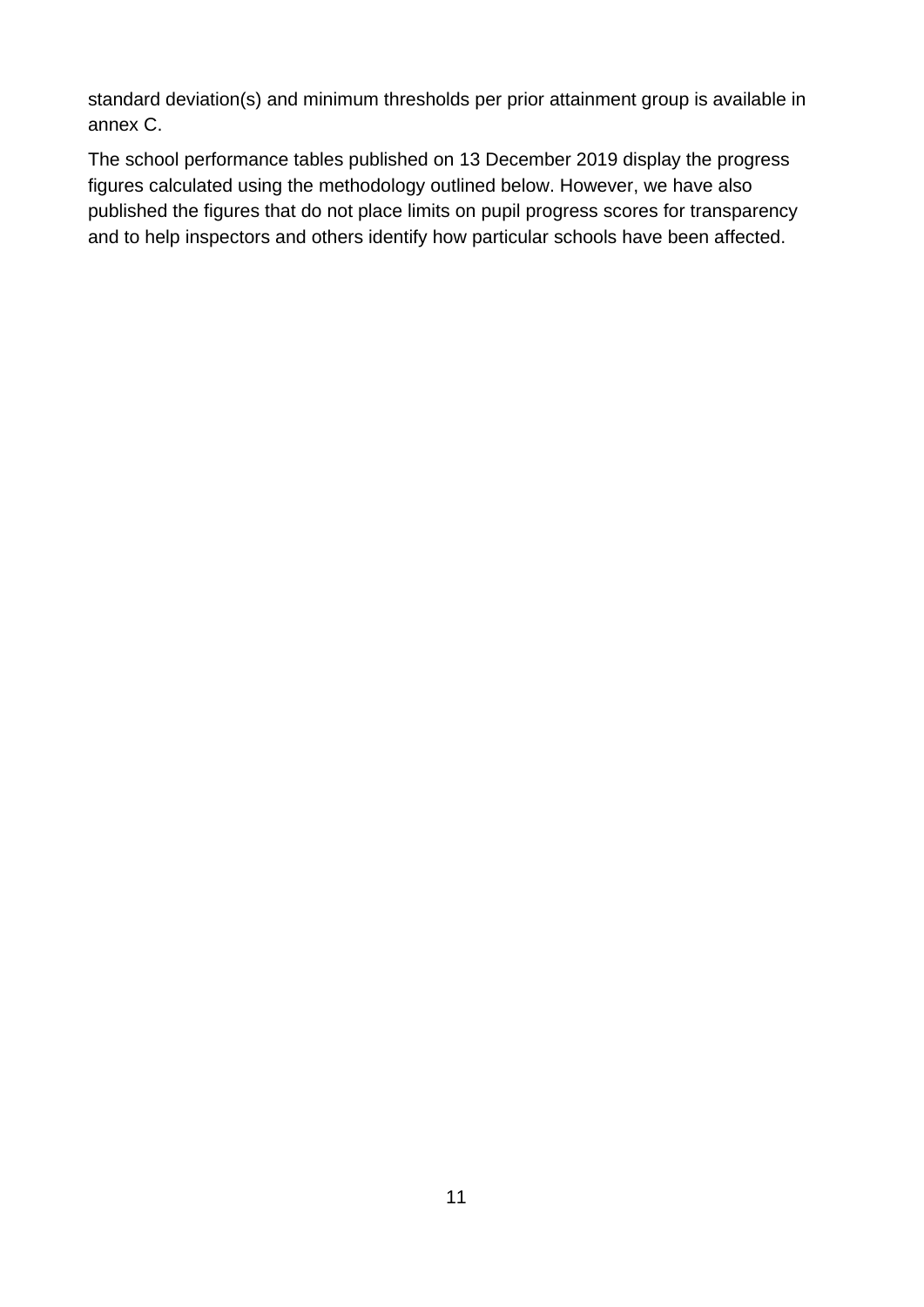# <span id="page-11-0"></span>**Allocating points scores**

# <span id="page-11-1"></span>**Key Stage 1 prior attainment groupings**

To calculate progress scores, pupils are allocated into prior attainment groupings with all other pupils nationally with similar Key Stage 1 attainment.

In 2019, pupils' prior attainment was based on their teacher assessments at the end of Key Stage 1. These assessments took place in 2015 and were reported in national curriculum levels. Individual Key Stage 1 subject teacher assessments were converted into points as outlined in the table below.

| National curriculum teacher assessment level | Point score equivalent |
|----------------------------------------------|------------------------|
| Level 4                                      | 27                     |
| Level 3                                      | 21                     |
| Level 2A                                     | 17                     |
| Level 2B or undifferentiated Level 2         | 15                     |
| Level 2C                                     | 13                     |
| Level 1                                      | 9                      |
| W - Working towards Level 1                  | See the next section   |
| $M -$ Missing                                | Disregard              |
| $D$ – Disapplied                             | Disregard              |
| $A - Absent$                                 | Disregard              |

### **Key Stage 1 point scores for all subjects**

A pupil's Key Stage 1 point scores for English reading, English writing and mathematics is then combined to give them a Key Stage 1 average point score (APS).

The average point score is weighted 50:50 for English and mathematics, as this provides a strong correlation to Key Stage 2 results in all three subjects – English reading, English writing and mathematics.

This is calculated by working out an average score for English (reading and writing) and giving this equal weight alongside mathematics.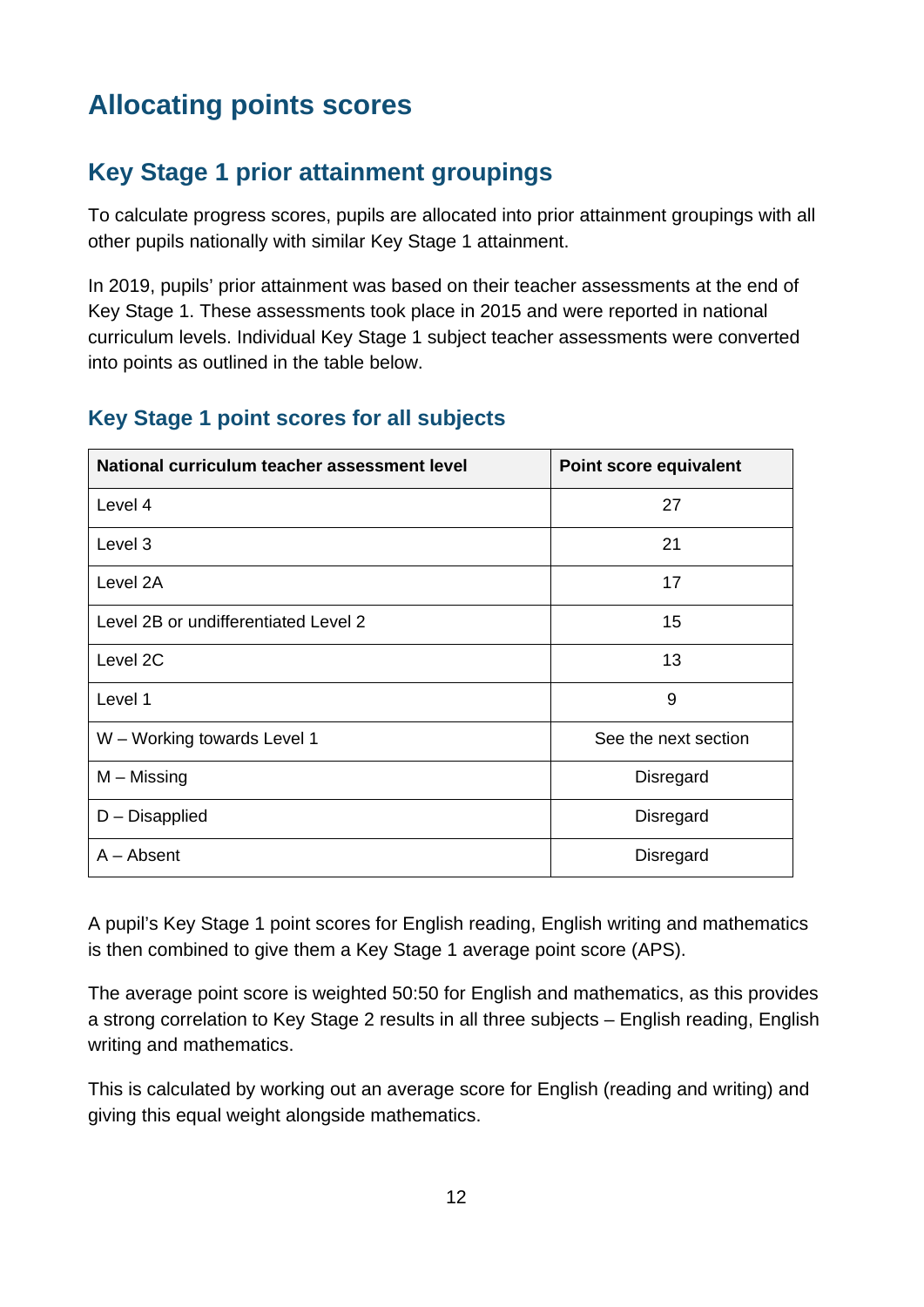#### **Worked example**

James's Key Stage 1 assessment results were Level 3, Level 2A and Level 2B in English reading, English writing and mathematics respectively.

The diagram below sets out how these are converted into an average point score for James.



Pupils stay in the same prior attainment group, which is based on their average point score at Key Stage 1, when we calculate their separate progress scores in English reading, English writing and mathematics.

## <span id="page-12-0"></span>**Pupils working below level 1 at Key Stage 1**

As we do with all other pupils, we allocate points to pupils working below level 1 at Key Stage 1. To recognise differences in the abilities of these pupils, we determine different points<sup>[11](#page-12-1)</sup> allocate to them. The following table shows the points scores associated with each P scale for KS1 assessments that took place in 2015:

<span id="page-12-1"></span><sup>&</sup>lt;sup>11</sup> The allocation of points changed at the beginning of the 2019/20 academic year due to the changes in the revised pre-key stage standards. Please see following section on 'Pupils below the standard of the test or assessment in 2019', from page 18.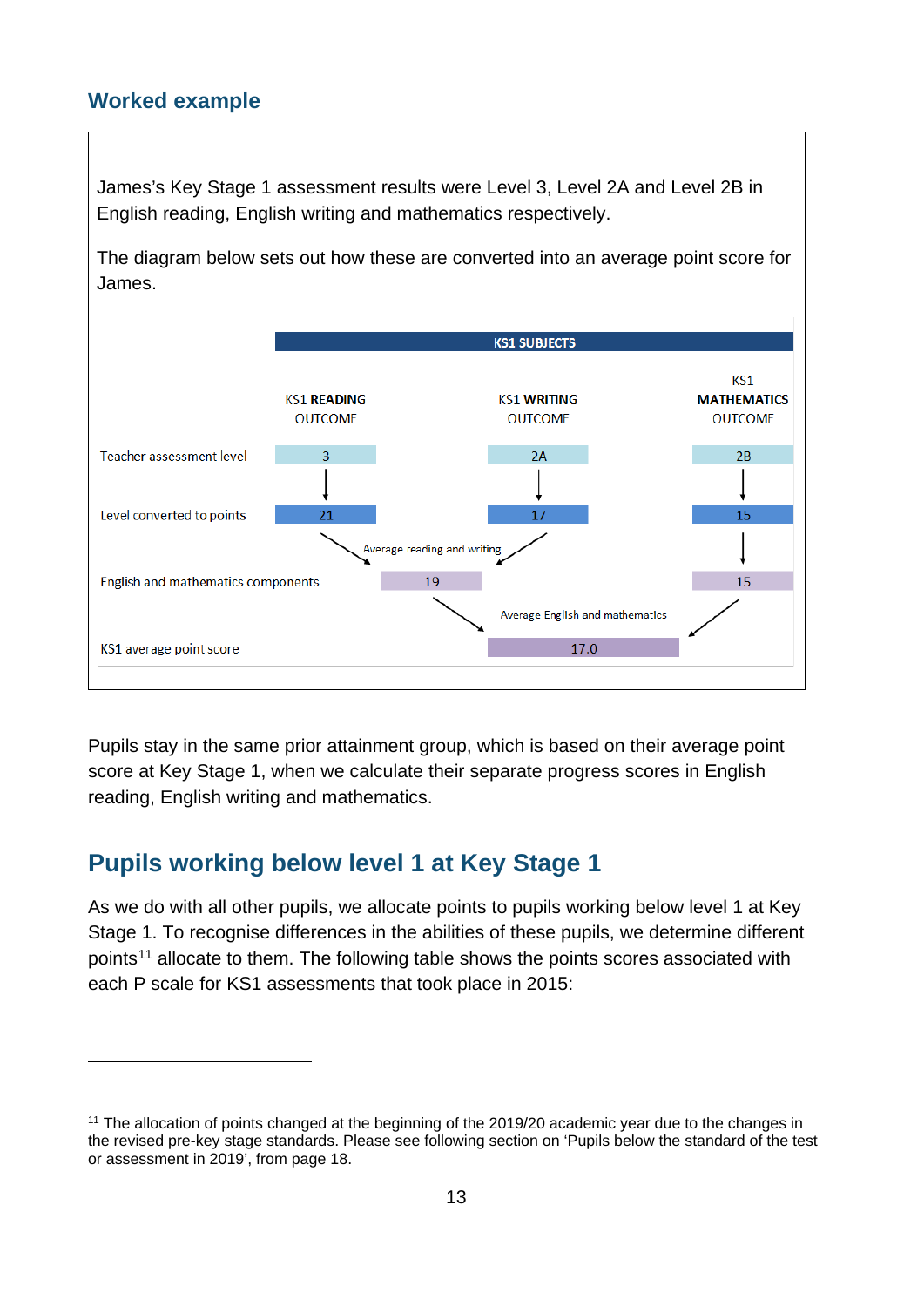## **Key Stage 1 point scores for pupils below level 1 for all subjects**

| <b>Teacher assessment</b>                   | Point score equivalent |
|---------------------------------------------|------------------------|
| W – Working towards L1, but not on P scales | З                      |
| P <sub>8</sub>                              | 2.75                   |
| $\overline{P7}$                             | 2.5                    |
| $\overline{P6}$                             | 2.25                   |
| P5                                          | 2.0                    |
| P4                                          | 1.75                   |
| P3ii                                        | 1.5                    |
| P <sub>3i</sub>                             | 1.25                   |
| P2ii                                        | 1.0                    |
| P2i                                         | 0.75                   |
| P <sub>1ii</sub>                            | 0.50                   |
| P <sub>1i</sub>                             | 0.25                   |

The following rules apply to the way we allocate these points to each subject:

# <span id="page-13-0"></span>**English reading and writing**

- If a pupil is teacher assessed as working towards level 1 (W), but has P4-8 in reading, the P scales score is used as the points score.
- If a pupil does not have P4-8 in reading, but has P1-3 in English, this is used as the points score.
- If a pupil is teacher-assessed as working towards level 1, but does not have P4- 8 in reading or P1-3 in English, then they are given three points.
- As above for writing.

## <span id="page-13-1"></span>**Mathematics**

- If a pupil is teacher-assessed as working towards level 1 (W), but has P4-8 in use of mathematics, numbers and shapes, an average is taken.
- If a pupil does not have P4-8 in mathematics, numbers and shapes, but does have P1-3 in mathematics, then the P scales score is used as the points score.
- If a pupil is teacher-assessed as working towards level 1, but does not have P4- 8 in mathematics, numbers and shapes or P1-3 in mathematics, then they are given three points.

Allocating points to pupils below the level of the test in this way means that when we determine prior attainment groups, there are six P scale assessment groups that cover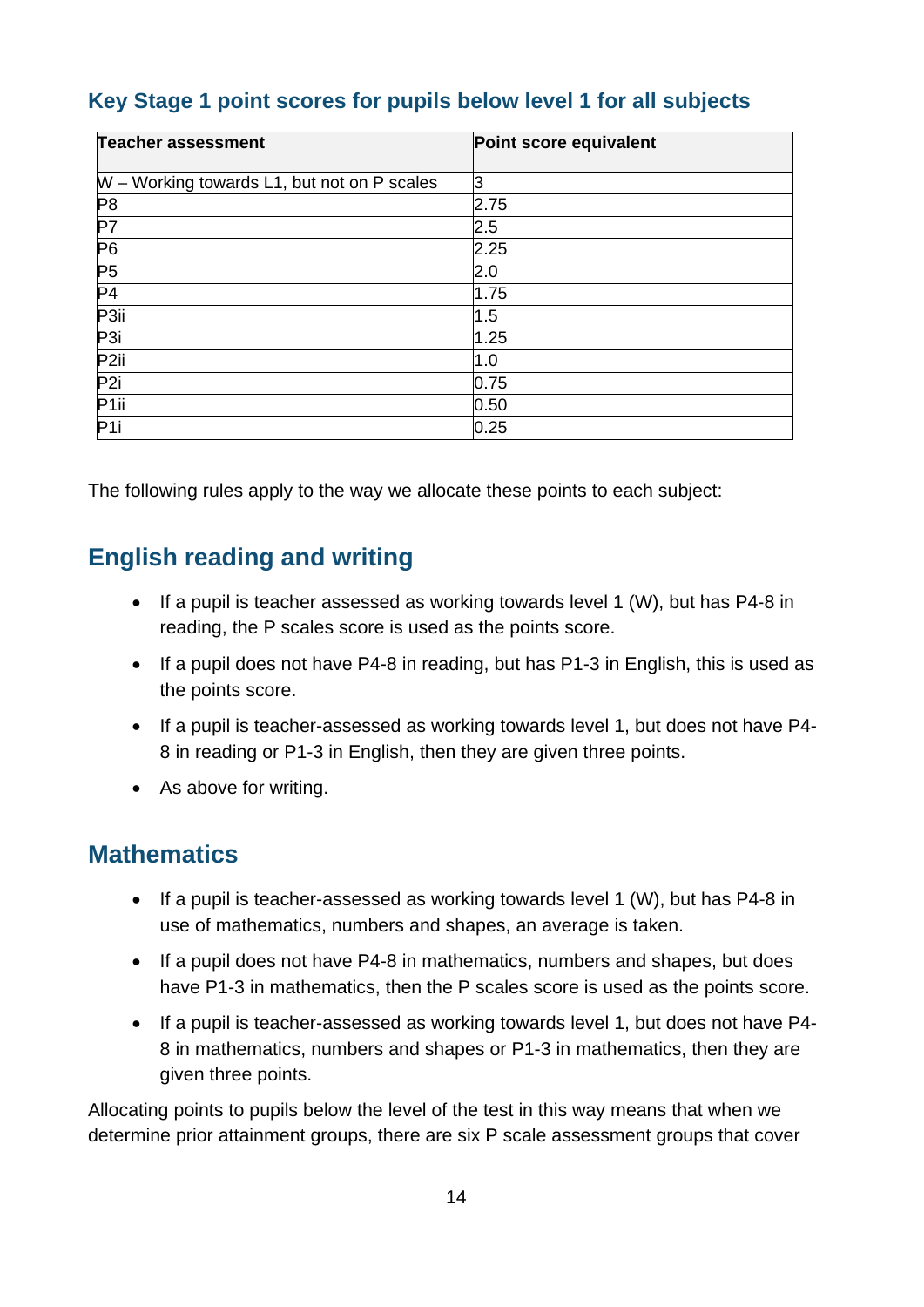those who average broadly at the equivalent of P1-3, P4, P5, P6, P7 and P8. This is to keep pupils with similar prior attainment in the same prior attainment group, allowing likefor-like comparisons to be made of their progress whilst keeping group sizes large enough to ensure national averages are as reliable as possible.



#### **Worked example**

## <span id="page-14-0"></span>**Prior attainment groups**

The process described above created 24 prior attainment groups to which pupils have been allocated depending on their Key Stage 1 results.

Schools can use the table below to see which prior attainment group a pupil will have been allocated to depending on their Key Stage 1 average point score and the national Key Stage 2 averages for each of these groups in 2019 by subject. As described earlier in this guide, a pupil's progress score is the difference between their own Key Stage 2 result and the national average Key Stage 2 result for their prior attainment group.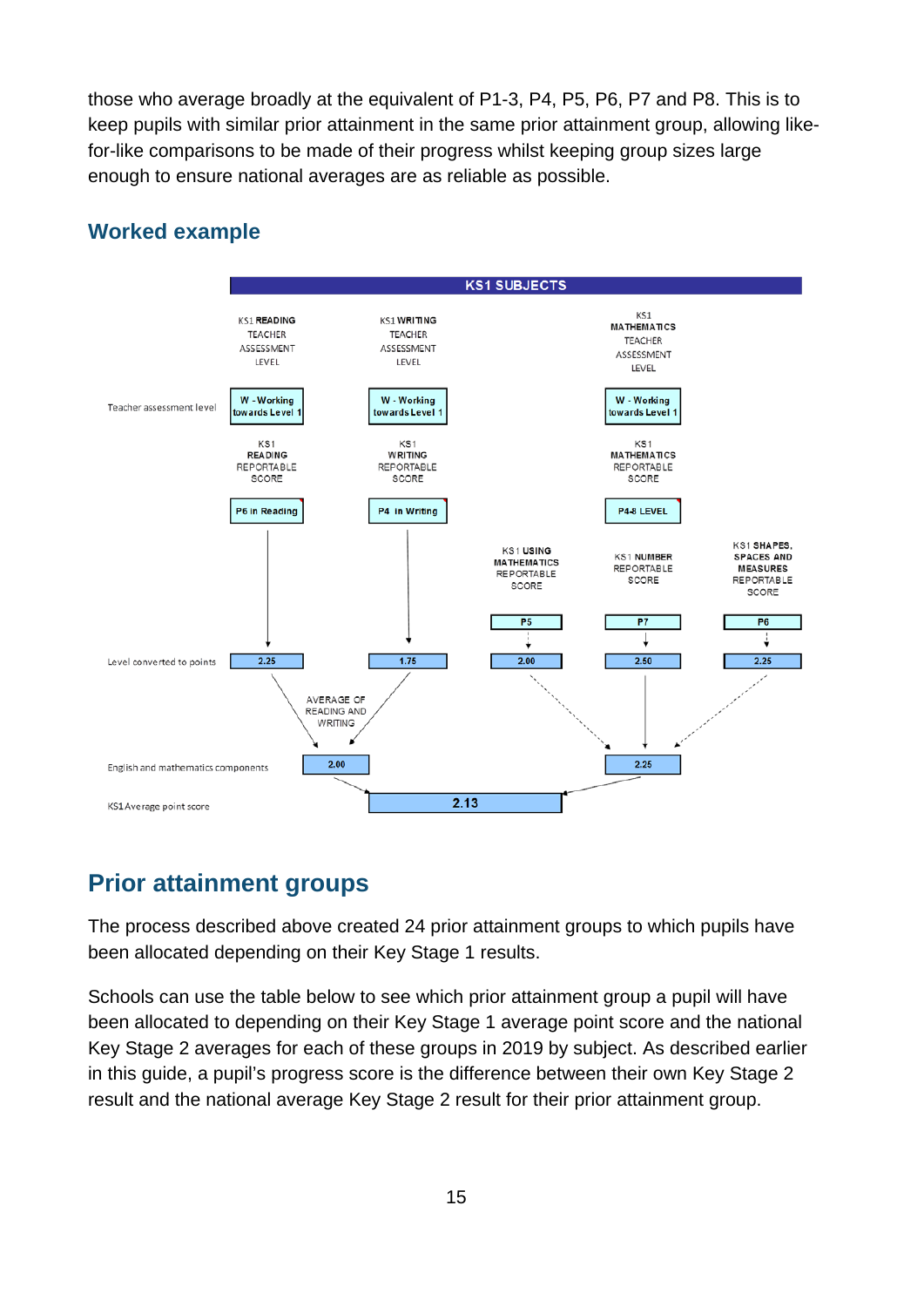| <b>Prior</b><br><b>Attainment</b><br>Group (PAG) | <b>KS1</b> average<br>points score | <b>Average KS2</b><br><b>Reading</b><br><b>Score for</b><br><b>PAG</b> | <b>Average KS2</b><br><b>Writing Score</b><br>for PAG | Average<br><b>KS2 Maths</b><br><b>Score for</b><br><b>PAG</b> |
|--------------------------------------------------|------------------------------------|------------------------------------------------------------------------|-------------------------------------------------------|---------------------------------------------------------------|
|                                                  |                                    |                                                                        |                                                       |                                                               |
| $\overline{1}$                                   | $>0$ to $< 1.75$                   | 61.82                                                                  | 61.76                                                 | 62.11                                                         |
| $\overline{2}$                                   | $>=1.75$ to $<$ 2                  | 66.02                                                                  | 65.58                                                 | 66.71                                                         |
| 3                                                | $>=2$ to $<2.25$                   | 69.35                                                                  | 68.75                                                 | 70.16                                                         |
| $\overline{4}$                                   | $>=2.25$ to $<2.5$                 | 72.74                                                                  | 72.27                                                 | 73.88                                                         |
| 5                                                | $>=2.5$ to $<2.75$                 | 76.49                                                                  | 75.53                                                 | 77.44                                                         |
| 6                                                | $>=2.75$ to $<$ 3                  | 79.26                                                                  | 78.68                                                 | 80.18                                                         |
| $\overline{7}$                                   | $>=3$ to $<6$                      | 82.87                                                                  | 82.00                                                 | 85.04                                                         |
| 8                                                | $>= 6 to < 9$                      | 86.40                                                                  | 84.79                                                 | 88.46                                                         |
| 9                                                | $>=9$ to $<10$                     | 89.04                                                                  | 88.03                                                 | 90.38                                                         |
| 10                                               | $>=10$ to $<12$                    | 93.43                                                                  | 91.88                                                 | 94.72                                                         |
| 11                                               | $>=12$ to $<13$                    | 95.69                                                                  | 93.70                                                 | 97.59                                                         |
| 12                                               | $>=13$ to $<14$                    | 97.68                                                                  | 96.36                                                 | 98.66                                                         |
| 13                                               | $>= 14$ to $< 14.5$                | 99.08                                                                  | 98.24                                                 | 100.51                                                        |
| 14                                               | $>=14.5$ to $<15$                  | 100.56                                                                 | 99.10                                                 | 101.79                                                        |
| 15                                               | $>=15$ to $<15.5$                  | 101.64                                                                 | 100.90                                                | 102.73                                                        |
| 16                                               | $>=15.5$ to $<16$                  | 103.70                                                                 | 101.97                                                | 103.56                                                        |
| 17                                               | $>=16$ to $<16.5$                  | 103.70                                                                 | 102.46                                                | 105.10                                                        |
| 18                                               | $>=16.5$ to $<17$                  | 105.31                                                                 | 103.06                                                | 106.09                                                        |
| 19                                               | $>=17$ to $<18$                    | 106.64                                                                 | 104.47                                                | 106.47                                                        |
| 20                                               | $>=18$ to $<19$                    | 108.00                                                                 | 105.44                                                | 107.81                                                        |
| 21                                               | $>=19$ to $<20$                    | 109.00                                                                 | 106.68                                                | 109.00                                                        |
| 22                                               | $>=20$ to $<21$                    | 109.96                                                                 | 106.95                                                | 110.82                                                        |
| 23                                               | $>=21$ to $<21.5$                  | 112.33                                                                 | 110.06                                                | 112.10                                                        |
| 24                                               | $>= 21.5$                          | 115.46                                                                 | 111.74                                                | 115.57                                                        |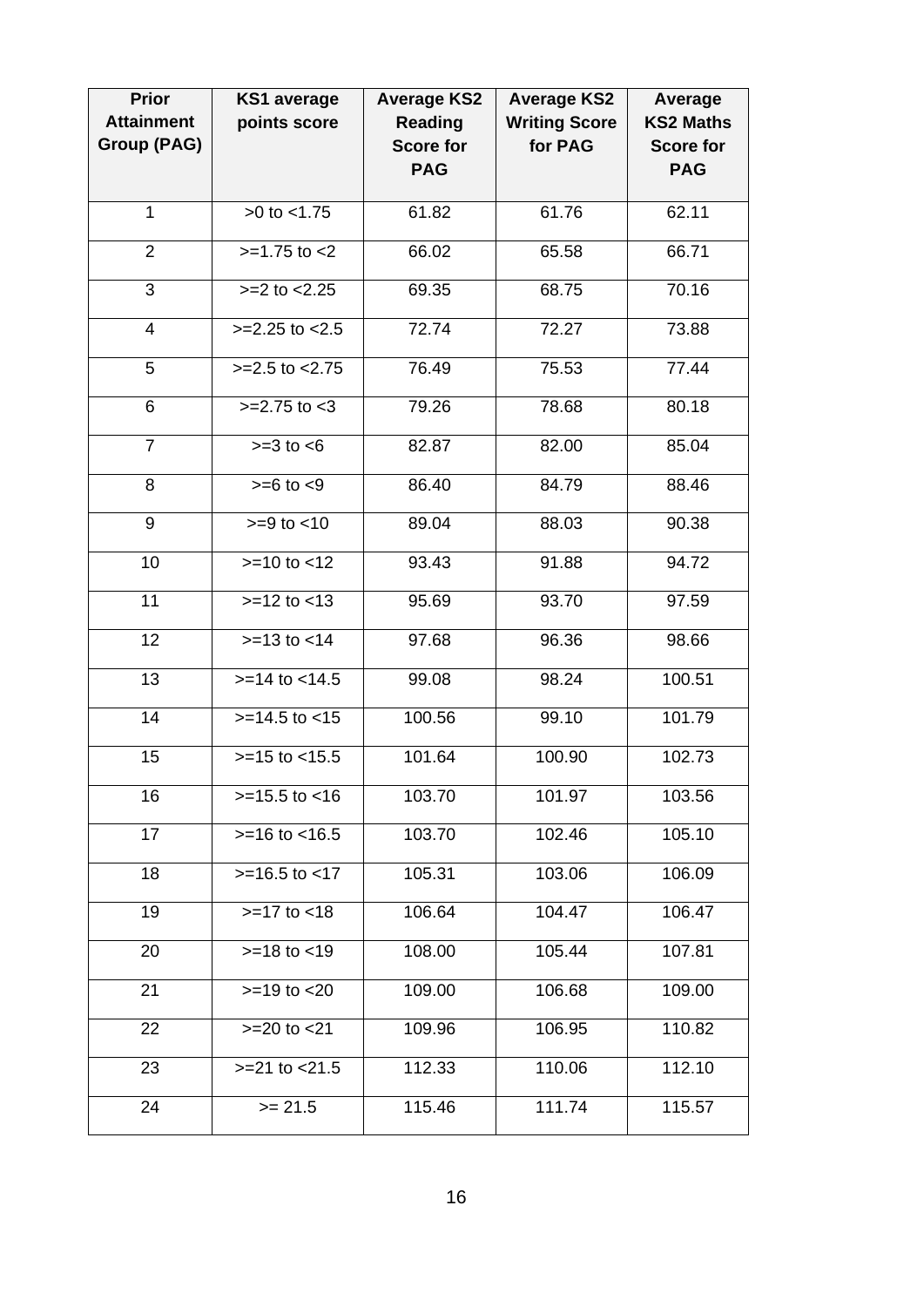# <span id="page-16-0"></span>**Key Stage 2 points scores**

## <span id="page-16-1"></span>**English reading and mathematics tests**

For English reading and mathematics, Key Stage 2 test results have been reported as scaled scores, with 100 as the 'expected standard'. The scaled score for each subject is used as the pupil's Key Stage 2 outcome in the progress score calculation.

## <span id="page-16-2"></span>**English writing teacher assessment**

In 2018/2019, as in previous years, Key Stage 2 English writing results were reported as teacher assessments. Pupils working at the standard of the national curriculum were assessed against the revised statutory framework for the teacher assessment of writing, first used in 2017/2018. The framework includes three categories: working towards the expected standard, working at the expected standard and working at greater depth.

For the purpose of calculating writing progress scores **only,** pupils were allocated points for each of the teacher assessment outcomes. Pupils still receive their teacher assessment as their Key Stage 2 outcome and no pupil will receive our point score as their Key Stage 2 outcome. The points that were allocated to each teacher assessment category are detailed below:

| <b>Teacher assessed writing</b><br>categories | Points (within the scaled<br>score range) |
|-----------------------------------------------|-------------------------------------------|
| Working towards the standard                  | 91                                        |
| Working at the expected<br>standard           | 103                                       |
| Working at greater depth                      | 113                                       |

The same point score is attached to all pupils in the same category. This is because there are only three categories of teacher assessment for those working at the standard of the Key Stage 2 framework and it was therefore not possible to differentiate between pupils within each category. This means, for example, that all pupils working at the expected standard were allocated 103 points.

The points for English writing have been guided by outcomes on the Key Stage 2 English reading and mathematics tests, and performance in English writing. The points were determined by considering the percentage of pupils achieving each category of English writing teacher assessment, identifying the corresponding percentages of pupils on the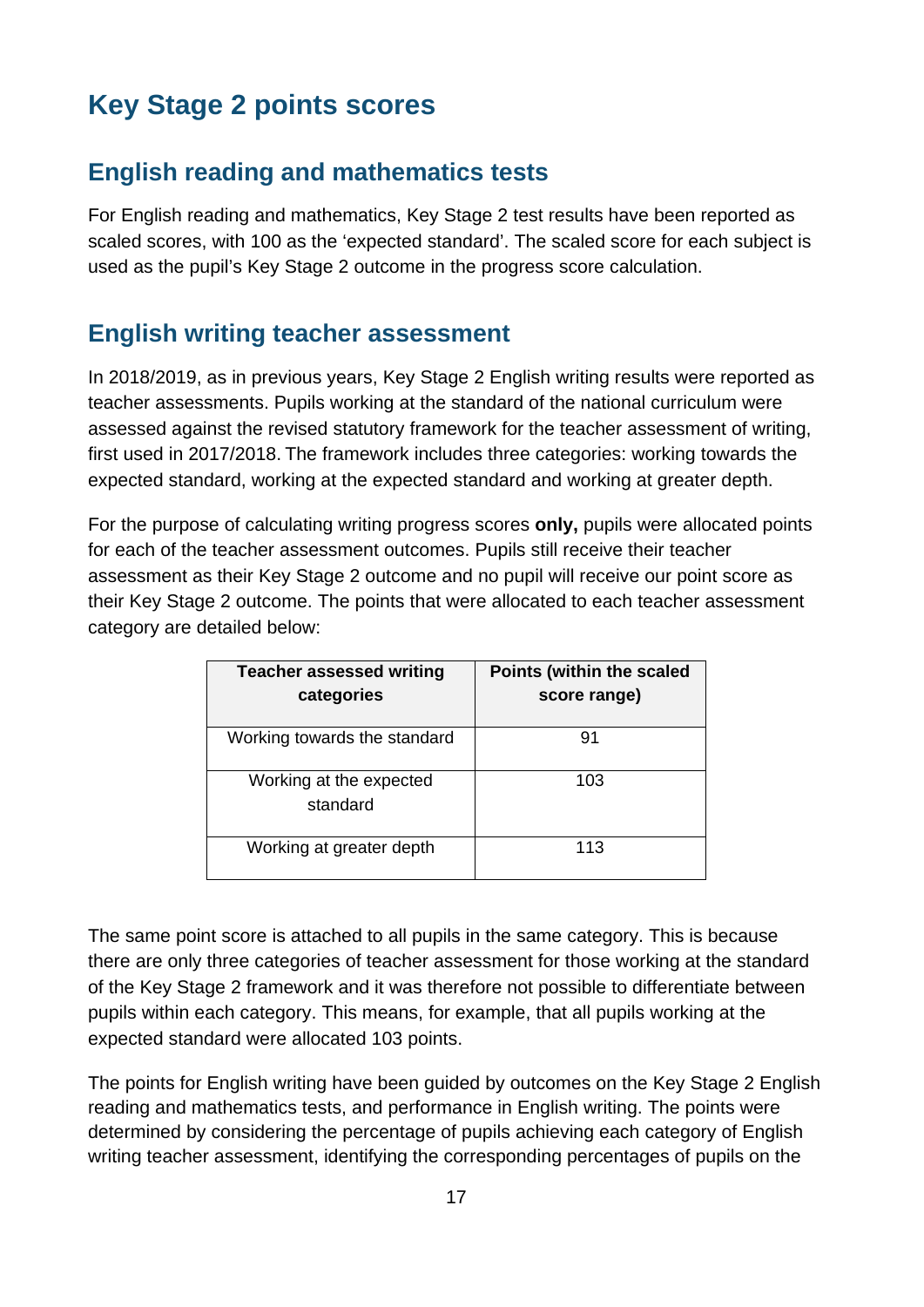English reading and mathematics tests and finding the mean scaled score for each group. The points allocated to each writing teacher assessment reflect the most appropriate points for a typical pupil's performance in English writing.

This method means that the writing points are based on available information that aligns with a pupil's performance in in English reading and mathematics.

# <span id="page-17-0"></span>**Pupils below the standard of the test or assessment in 2019**

In 2018/19, the new pre-key stage standards were used for the first time to report teacher assessment in English reading, English writing and mathematics for pupils working below the standard of national curriculum assessments engaged in subject-specific study. The pre-key stage standards replaced the interim pre-key stage standards and P scales 5-8. The pre-key stage standards include four standards at Key Stage 1 and six standards at key stage 2.

P scales 1 to 4 will continue to be used for the statutory assessment of pupils not yet engaged in subject-specific study at the end of Key Stage 2 (and Key Stage 1) until the end of the 2019/20 academic year. From the 2020/21 academic year, we will be replacing P scales 1 to 4 with a new assessment approach, based on the seven aspects of engagement model.

As we have done in previous years, we have allocated a nominal point for pupils without a pre-key stage teacher assessment who were entered for the test but gained too few marks to achieve a scaled score. In 2019, the points assigned are 79.

#### **Key Stage 2 points for pupils below the standard of the test in 2019**

The points allocated to each teacher assessment category are detailed below:

| Pre-key stage teacher assessment for pupils below      | Points (below the scaled |  |
|--------------------------------------------------------|--------------------------|--|
| the level of the test at Key Stage 2                   | score range)             |  |
|                                                        |                          |  |
| Standard 6 (working at the KS1 expected standard)      | 79                       |  |
| Standard 5 (working towards the KS1 expected standard) | 76                       |  |
| Standard 4                                             | 73                       |  |
| Standard 3                                             | 70                       |  |
| Standard 2                                             | 67                       |  |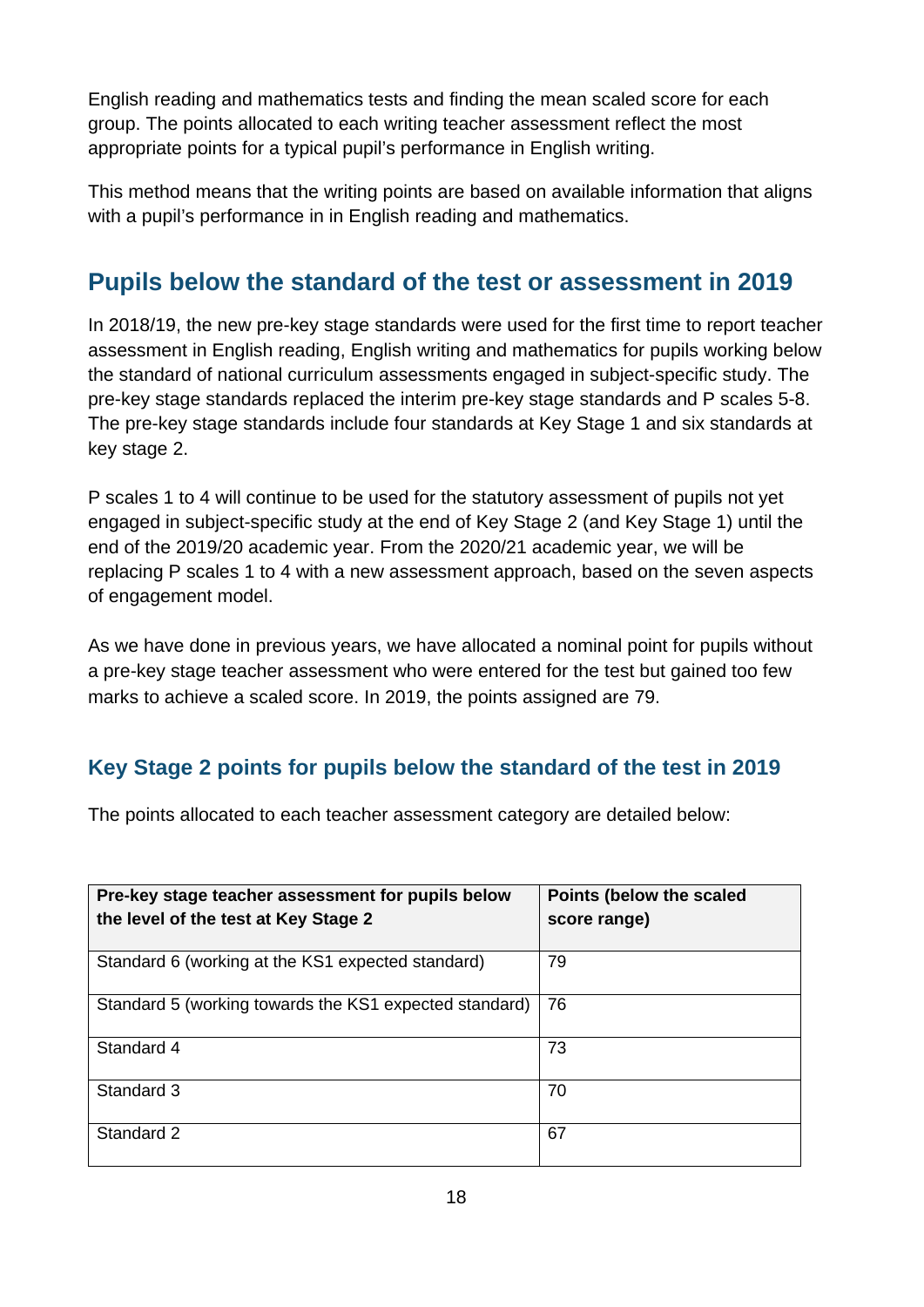| $0.5 - 0.5$<br>dard 1<br>- | .   |
|----------------------------|-----|
| ັີ                         | . . |
|                            |     |

The points allocated to P scale assessments are detailed below:

| P scale teacher assessment for pupils below the<br>level of the test and below pre-key stage standards at<br><b>Key Stage 2</b> | Points (below the scaled<br>score range) |
|---------------------------------------------------------------------------------------------------------------------------------|------------------------------------------|
| P <sub>4</sub>                                                                                                                  | 61                                       |
| P <sub>1</sub> to P <sub>3ii</sub>                                                                                              | 59                                       |
| Pupils below the pre-key stage standard but not on P<br>scales                                                                  | 62                                       |

The following rules apply to the way we allocate these points to each subject:

#### **English reading and writing**

- If a pupil is teacher-assessed as working below the pre-key stage standards (BLW), but has P4 in reading, then P4 is used as the points score.
- If a pupil does not have P4 in reading, but has P1-3 in English, this is used as the points score.
- If a pupil is teacher-assessed as working below the pre-key stage standards, but does not have P4 in reading or P1-3 in English, then they are given a point score of 62.
- As above for writing.

#### **Mathematics**

- If a pupil is teacher assessed as working below the pre-key stage standards (BLW), but has P4 in use of mathematics, numbers and shapes, then P4 is used as the points score.
- If a pupil does not have P4 in mathematics, numbers and shapes, but does have P1-3 in mathematics, then the P scales score is used as the points score.
- If a pupil is teacher-assessed as working below the pre-key stages (BLW), but does not have P4 in use of mathematics, numbers and shapes or P1-3 in mathematics, then they are given a point score of 62.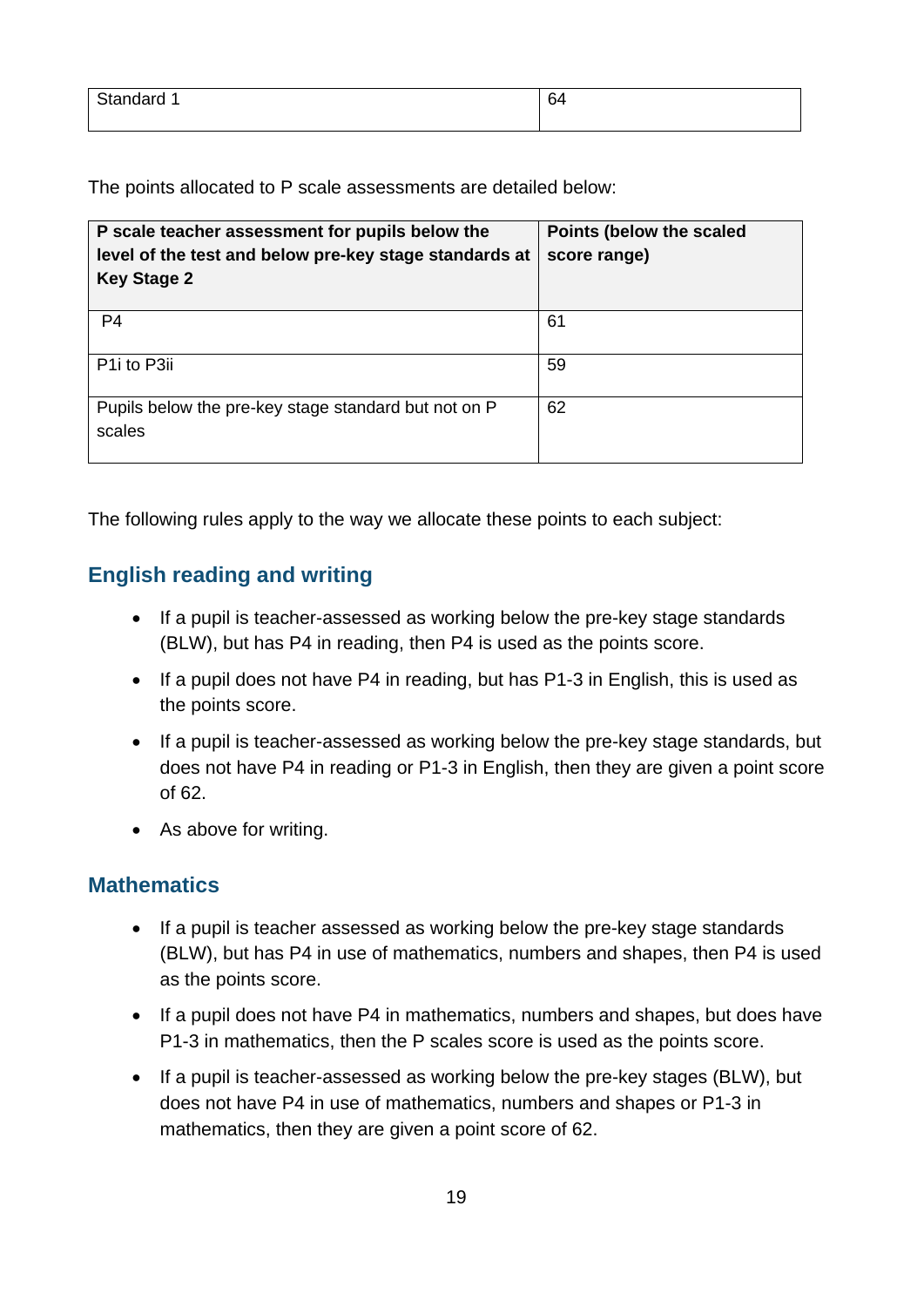# <span id="page-19-0"></span>**Interpreting a school's progress scores**

Individual pupil-level progress scores are calculated in comparison to other pupils nationally. For all mainstream pupils nationally, the average progress score will be zero.

A school's progress scores for English reading, English writing and mathematics are calculated as its pupils' average progress scores. This means that school-level progress scores is presented as positive and negative numbers either side of zero.

- A score of zero means pupils in this school, on average, do about as well at Key Stage 2 as those with similar prior attainment nationally.
- A positive score means pupils in this school, on average, do better at Key Stage 2 than those with similar prior attainment nationally.
- A negative score means pupils in this school, on average, do not make as much progress by the end of Key Stage 2 as those with similar prior attainment nationally. A negative score does not necessarily mean a school is below the floor.

For example, a school with a mathematics progress score of -4 would mean that, on average, pupils in this school achieved 4 scaled score points lower in the Key Stage 2 mathematics test than other pupils with similar prior attainment nationally.

English writing progress scores differ from English reading and mathematics progress scores and do not directly relate to scaled scores. As there is no test in writing, Key Stage 2 teacher assessments are used to create the progress scores. To do this we assign points to teacher assessment before creating the progress scores in our model (see page 17). A progress score of -5 in English writing, therefore, could be seen as meaning pupils in this school on average achieve 5 points lower in our progress model than other pupils with similar prior attainment nationally.

A negative English reading score does not mean that pupils did not make any progress between Key Stages 1 and 2. A negative score means that they made less progress than other pupils nationally with similar prior attainment.

# <span id="page-19-1"></span>**What we publish for progress**

Each school will have three published progress scores:

- average progress in English reading,
- average progress in English writing, and
- average progress in mathematics.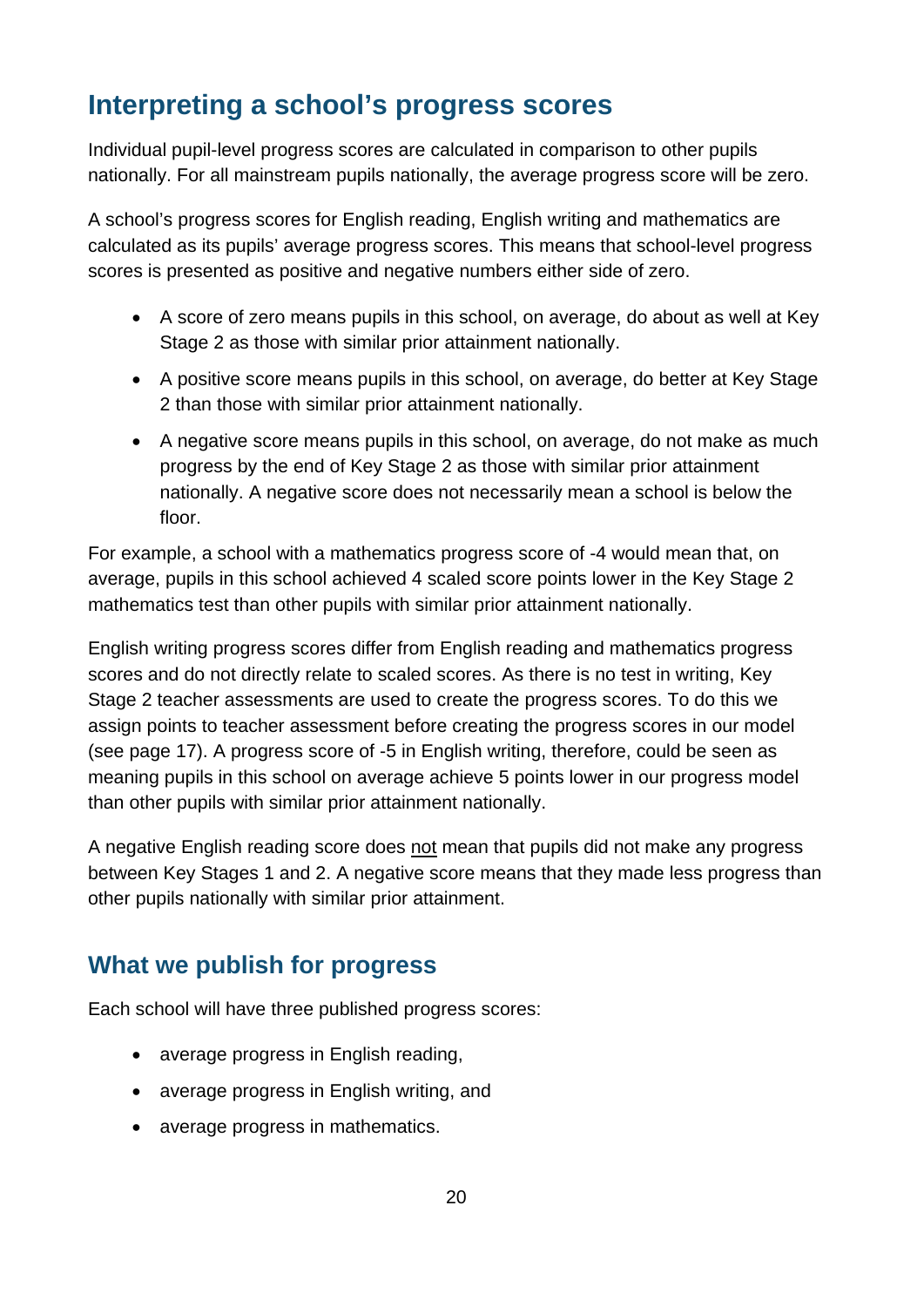# <span id="page-20-0"></span>**Using performance data to predict individual pupils' scores and sharing pupils' progress data**

The Government response to the Workload Advisory Group report 'Making Data Work'[12](#page-20-2) provides advice to schools about proportionate use of setting predictions or targets for individual pupils to aid teaching. It makes that clear predicting pupils' attainment can sometimes be appropriate, but that pupils or their parents need not be routinely told the levels that they 'should' or 'are likely to' achieve at the end of Key Stages 1 or 2. The Group also stated that 'flight paths', where pupils are told the levels they will achieve based on the performance data of pupils with similar starting points in previous years are not valid as a prediction, as they understate the variation in pupil trajectories of development. Schools are not held to account by the Department for pupil targets and predictions, and local authorities or academy trusts should not routinely request such information.

Similarly, schools should not share individual pupil progress scores with pupils or parents. Schools should not try to predict pupil or school level progress scores in advance of official provisional data being available each September. The primary progress scores are an in-year relative measure.

# <span id="page-20-1"></span>**Confidence intervals**

Progress results are calculated for a school based on a specific cohort of pupils. A school may have been just as effective, but have performed differently with a different set of pupils. Similarly, some pupils may be more likely to achieve high or low results independently of which school they attend. To account for the natural uncertainty, 95% confidence intervals around progress scores are provided as a proxy for the range of scores each school's underlying performance can be confidently said to lie within.

School progress scores should be interpreted alongside their associated confidence intervals.

If the lower bound of the school's confidence interval is greater than zero, it can be interpreted as meaning that the school has achieved greater than average progress compared to pupils with similar starting points nationally. Similarly, if the upper bound is below zero, then the school has made less than average progress. Where a confidence

<span id="page-20-2"></span><sup>12</sup> [https://www.gov.uk/government/publications/teacher-workload-advisory-group-report-and-government](https://www.gov.uk/government/publications/teacher-workload-advisory-group-report-and-government-response)[response](https://www.gov.uk/government/publications/teacher-workload-advisory-group-report-and-government-response)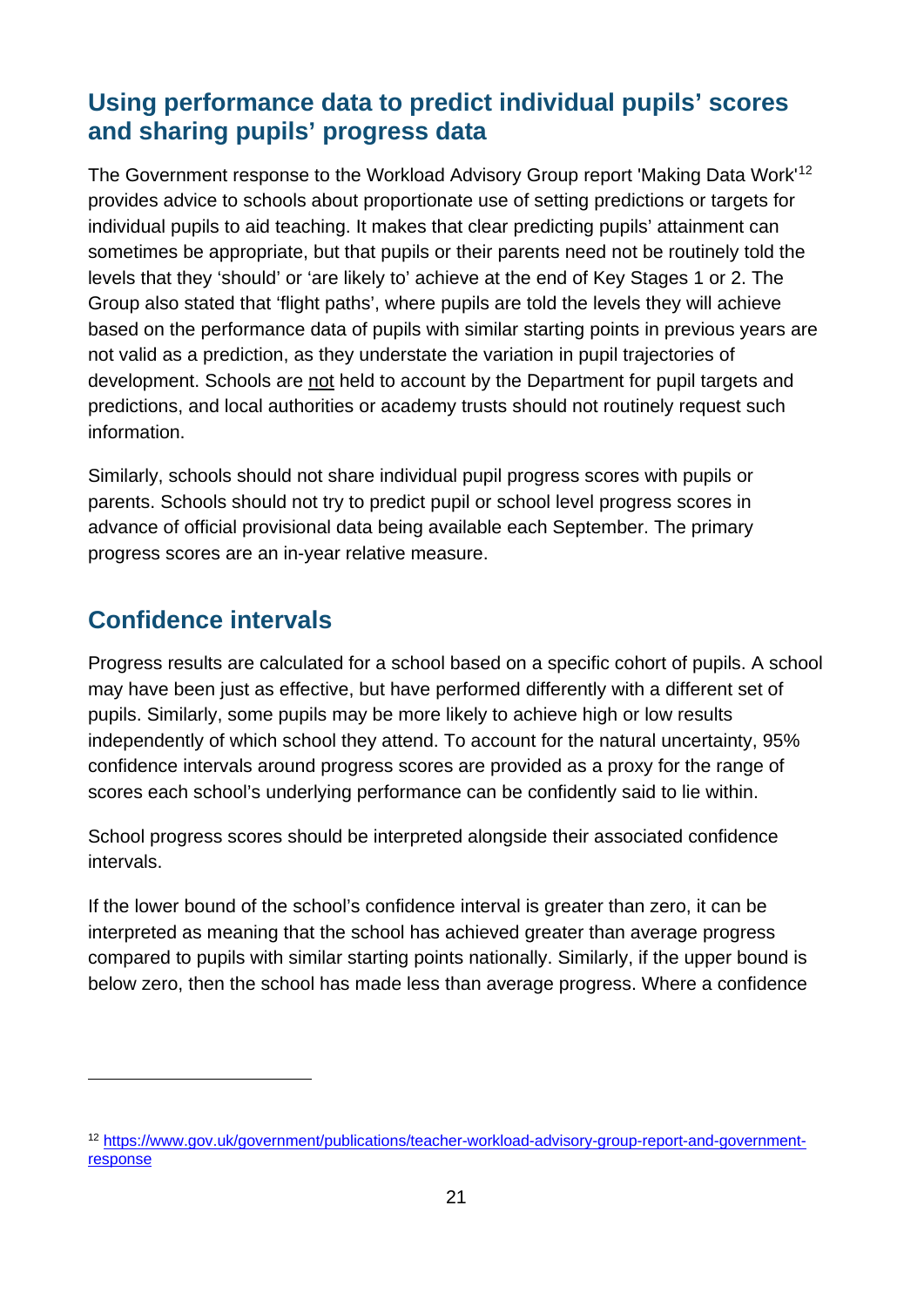interval overlaps zero, this means that the school's progress score is not significantly different from the national average.

The results of schools with small cohorts tend to have wider confidence intervals. This reflects the fact that performance of a small number of pupils taking Key Stage 2 tests can have a disproportionate effect on the school's overall results. Both the progress score and the confidence interval for a school should be taken into account when comparing with other schools or pupil groups.

Further information on confidence intervals is available in annex A.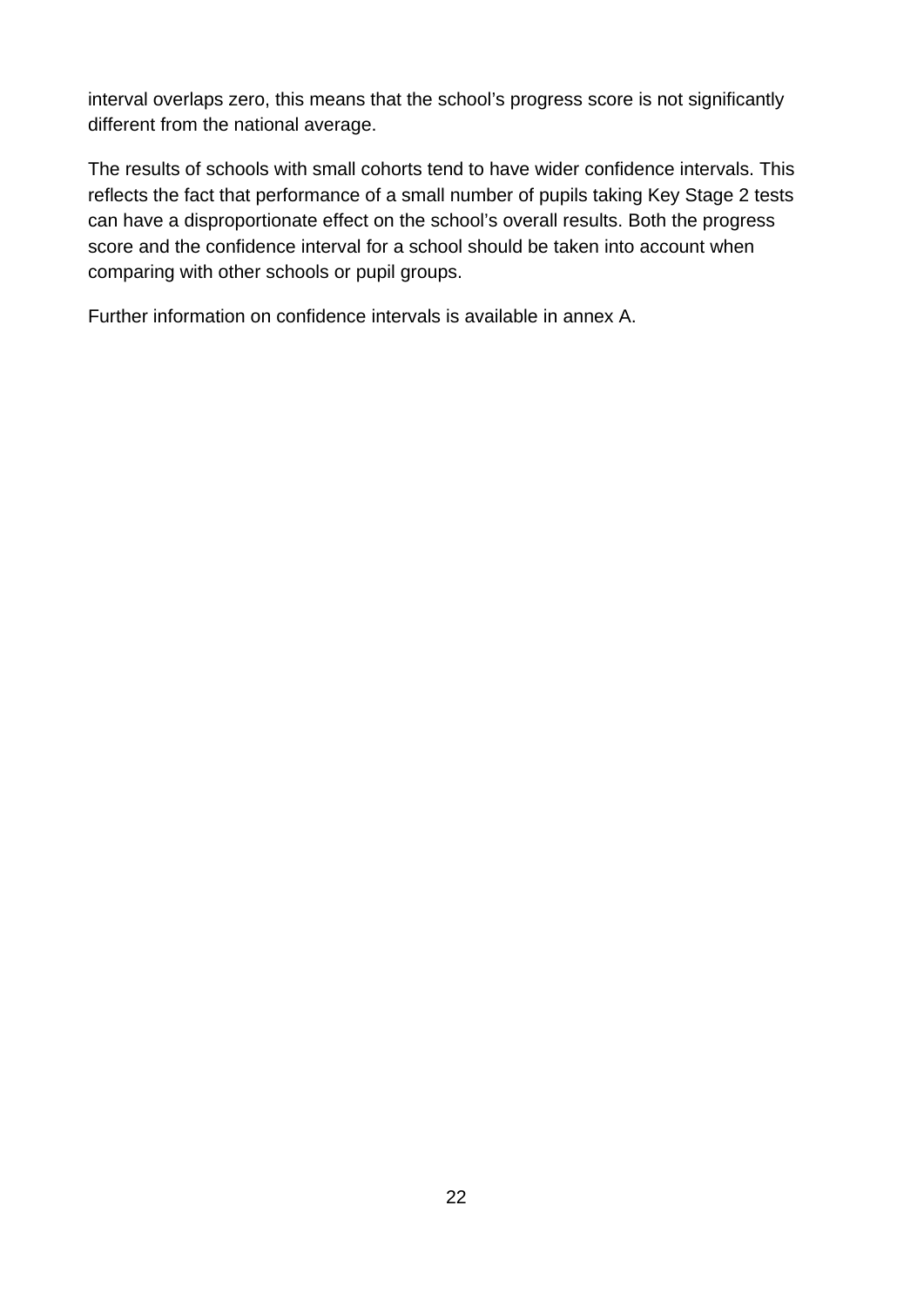# <span id="page-22-0"></span>**Pupils in particular circumstances**

If pupils have moved schools between Key Stage 1 and Key Stage 2, we will retrieve their Key Stage 1 data and include them in the progress calculation for their current school.

In limited circumstances, schools may request that a pupil be omitted from performance measures (for example, if pupils have recently arrived from overseas).

There are also a number of circumstances where a pupil's results are not included in the progress measures, but are included in the attainment measure as 'not meeting' the expected standard. These include:

- pupils who are working at the standard of the tests, but who have no test data in English reading or mathematics, for example, due to absences;
- in cases where pupils have no Key Stage 1 data, their results are not included in the school's progress measures, but are included in the attainment measures.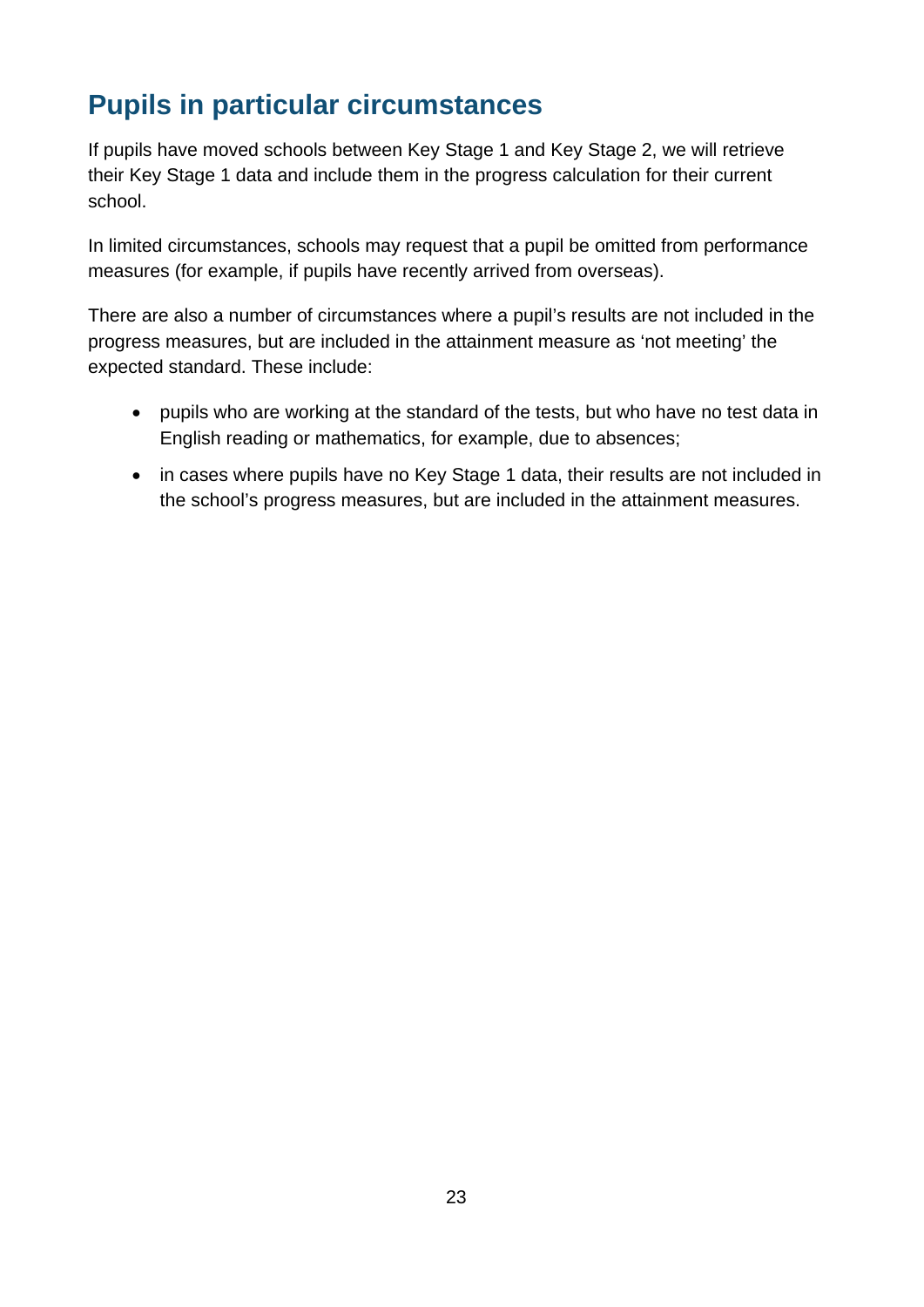# <span id="page-23-0"></span>**Annex A: Confidence intervals**

Progress results are calculated for a school based on a specific cohort of pupils. A school may have been just as effective, but have performed differently with a different set of pupils. Similarly, some pupils may be more likely to achieve high or low results independently of which school they attend. To account for the natural uncertainty 95% confidence intervals around progress scores are provided as a proxy for the range of scores within which each school's underlying performance can be confidently said to lie.

The confidence interval, denoted  $[LowCI_s, UppCI_s]$ , is given by the formula:

$$
\left[LowCI_s, UppCI_s\right] = \left[P_s - CI_s, P_s + CI_s\right]
$$

where:

| LowCl <sub>s</sub> | is the lower confidence limit for the school's progress |
|--------------------|---------------------------------------------------------|
|                    | score                                                   |
| UppCl <sub>s</sub> | is the upper confidence limit for the school's progress |
|                    | score                                                   |
| $P_{s}$            | is the school's progress score                          |
| CI <sub>s</sub>    | is the size of the confidence interval for the school's |
|                    | progress score                                          |

$$
CI_s = 1.96 \times \frac{\sigma_N}{\sqrt{n_s}}
$$

where:

| 1.96                   | is the critical value for a 95% confidence interval;     |
|------------------------|----------------------------------------------------------|
| $\sigma$ $\mathcal{L}$ | is the standard deviation of the progress scores for all |
|                        | eligible pupils nationally;                              |
| $\eta$ s               | is the number of eligible pupils that belong to the      |
|                        | school                                                   |

The national average progress score of all pupils at state-funded maintained mainstream school scores will be 0.

- when a school has their lower confidence interval limit higher than zero  $(L_{OWCI.}>$ 0), the school's progress score is above average and the result is statistically significant
- when a school has their upper confidence interval limit lower than zero  $(\nu_{ppCI} < 0)$ , the school's progress score is below average and the result is statistically significant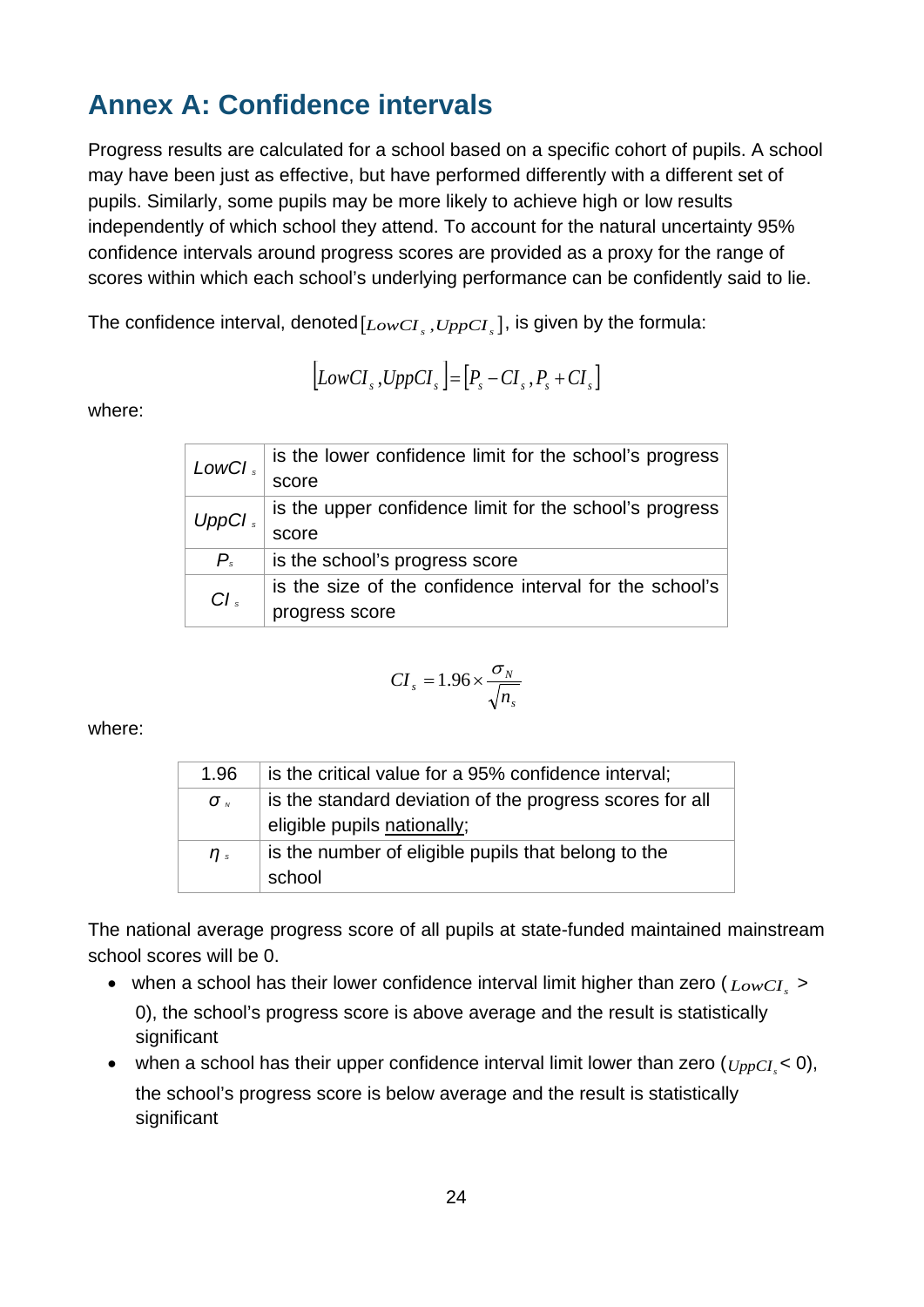in the other case when the confidence interval straddles zero  $(LowCI \leq 0 \leq UppCI_{s})$ , the school's progress score is likely to be above or below average, and the result is not statistically significant



The table below provides the standard deviation of pupil progress scores in each of the three subjects. The standard deviation is a measure to quantify the amount of variation in a set of values. A low standard deviation indicates that the data points tend to be close to the mean, while a high standard deviation indicates the data are spread out over a wider range of values.

The values in the table have been used in the calculation of confidence intervals as outlined in this section.

| <b>Subject</b>     | <b>Reading</b> | <b>Writing</b> | <b>Mathematics</b> |
|--------------------|----------------|----------------|--------------------|
| Standard deviation | 6.1736         | 5.6941         | 5.3899             |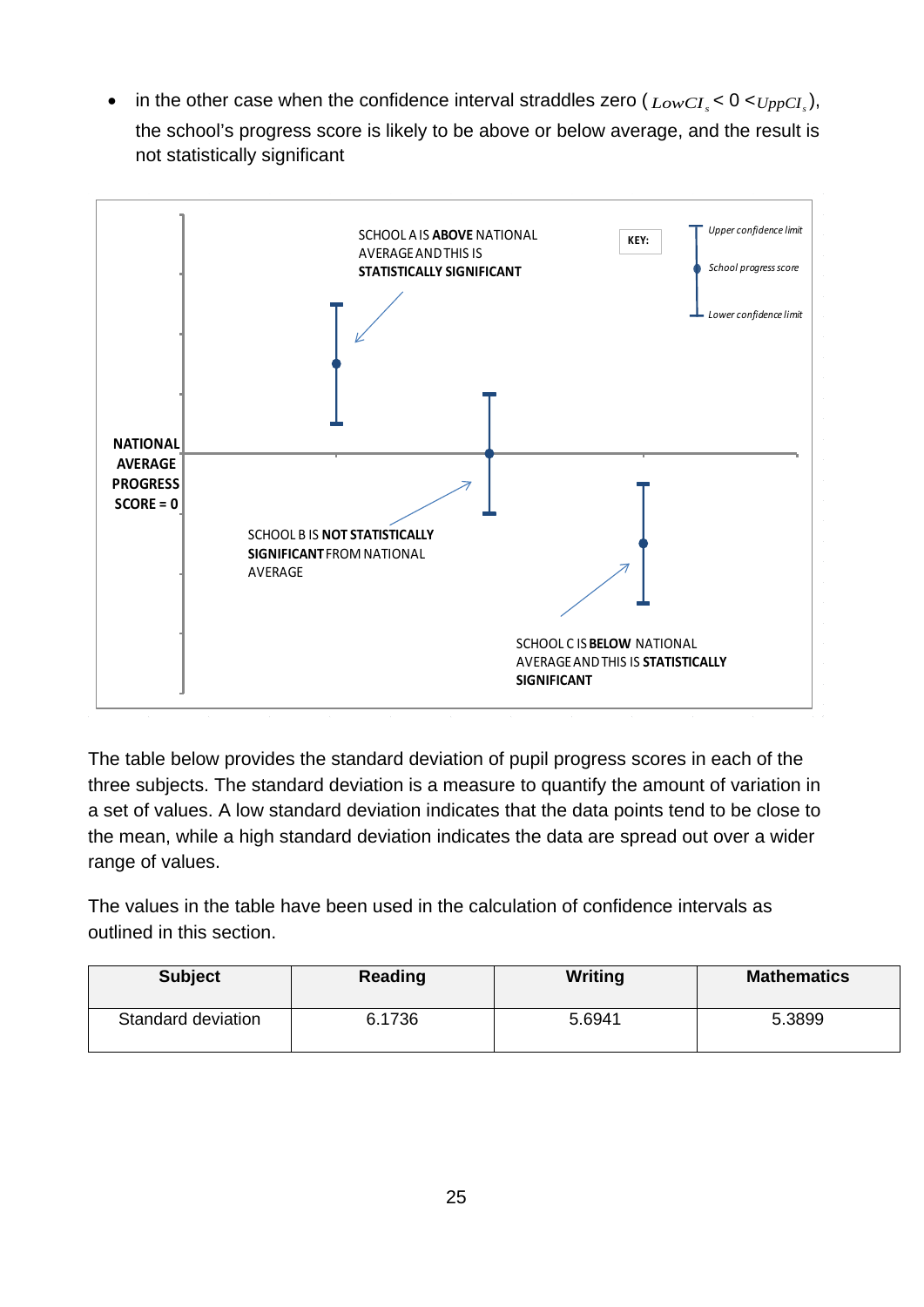# <span id="page-25-0"></span>**Annex B: Distribution of progress scores**



The chart below and table shows the distribution of schools' progress scores by subject.

The table below provides the percentile distribution across the three subjects.

| <b>Percentiles</b> | Writing<br><b>Reading</b> |                  | <b>Maths</b>     |  |
|--------------------|---------------------------|------------------|------------------|--|
| Top 5%             | 4.1 and above             | 3.3 and above    | 3.9 and above    |  |
| <b>Next 20%</b>    | 1.7 to 4.0                | 1.5 to 3.2       | 1.6 to 3.8       |  |
| <b>Next 15%</b>    | 0.7 to 1.6                | 0.7 to 1.4       | 0.7 to 1.5       |  |
| Middle 20%         | $-0.4$ to 0.6             | $-0.3$ to $0.6$  | $-0.5$ to $0.6$  |  |
| <b>Next 15%</b>    | $-1.4$ to $-0.5$          | $-1.1$ to $-0.4$ | $-1.4$ to $-0.6$ |  |
| <b>Next 20%</b>    | $-3.6$ to $-1.5$          | $-3.4$ to $-1.2$ | $-3.9$ to $-1.5$ |  |
| Bottom 5%          | -3.7 and below            | -3.5 and below   | -4.0 and below   |  |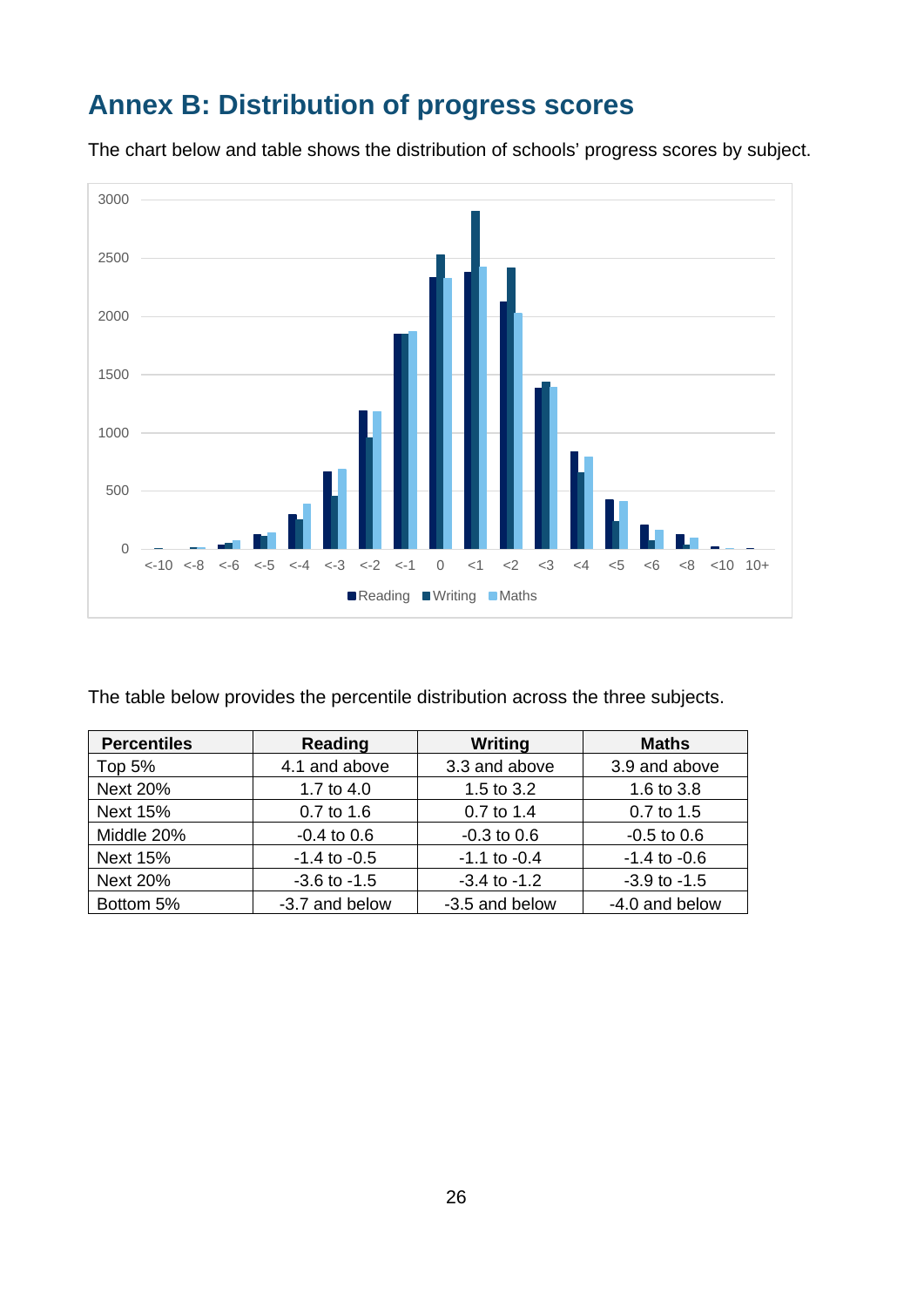# <span id="page-26-0"></span>**Annex C: Adjusting extremely negative progress scores – worked example, number of standard deviations and prior attainment group thresholds**

## <span id="page-26-1"></span>**Adjusting progress scores for pupils with extremely negative progress scores (example of how we calculate it)**

The threshold score applied to the pupil's progress score will dependent on the prior attainment group that the pupil is in.

**The first step** is to ascertain the standard deviation of the bottom 1% of pupils for each of the subjects, English reading, English writing and mathematics.

**The second step** is to calculate the standard deviation of all pupils within each prior attainment group for each of the subjects.

**The third step** is to multiply the result from the first step with the results from the second step to give the threshold for each prior attainment group – the minimum score for that prior attainment group.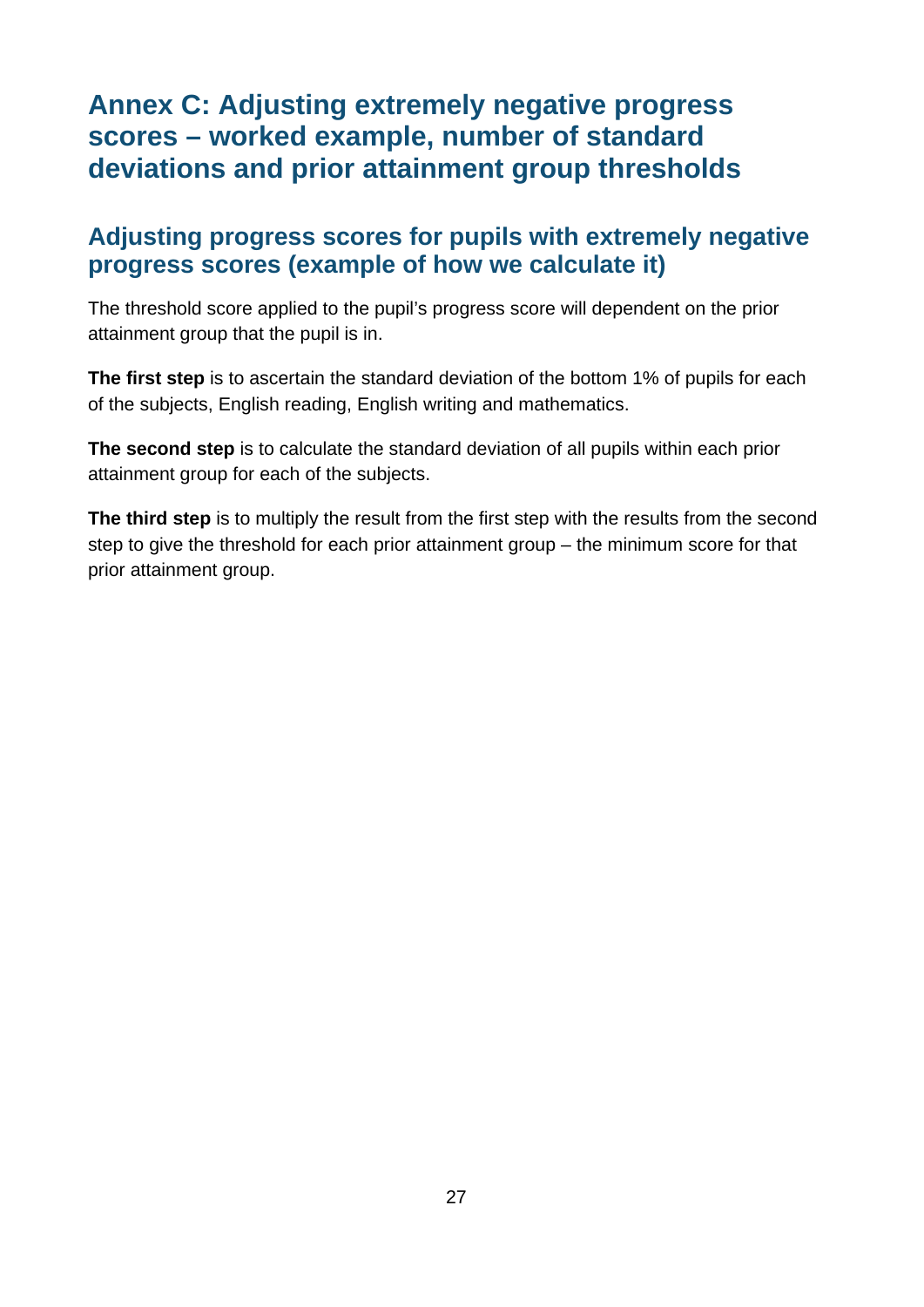For example:

- The standard deviation that corresponds to 1% of pupils nationally is 2.46 in English reading.
- The standard deviations for each prior attainment group and the corresponding threshold for English reading are shown below:

| <b>KS1 PAG</b> | <b>SD</b> | Threshold score (-2.46) |
|----------------|-----------|-------------------------|
| $\overline{1}$ | 4.8182    | $-11.83$                |
| $\overline{2}$ | 5.1639    | $-12.68$                |
| 3              | 6.7072    | $-16.47$                |
| $\overline{4}$ | 7.6848    | $-18.87$                |
| $\overline{5}$ | 8.2594    | $-20.29$                |
| $6\phantom{1}$ | 8.8511    | $-21.74$                |
| $\overline{7}$ | 10.4570   | $-25.68$                |
| 8              | 10.3909   | $-25.52$                |
| $9\,$          | 9.1413    | $-22.45$                |
| 10             | 8.5282    | $-20.95$                |
| 11             | 8.0983    | $-19.89$                |
| 12             | 7.3169    | $-17.97$                |
| 13             | 6.9013    | $-16.95$                |
| 14             | 6.6296    | $-16.28$                |
| 15             | 6.2386    | $-15.32$                |
| 16             | 5.9431    | $-14.60$                |
| 17             | 5.9786    | $-14.68$                |
| 18             | 5.6767    | $-13.94$                |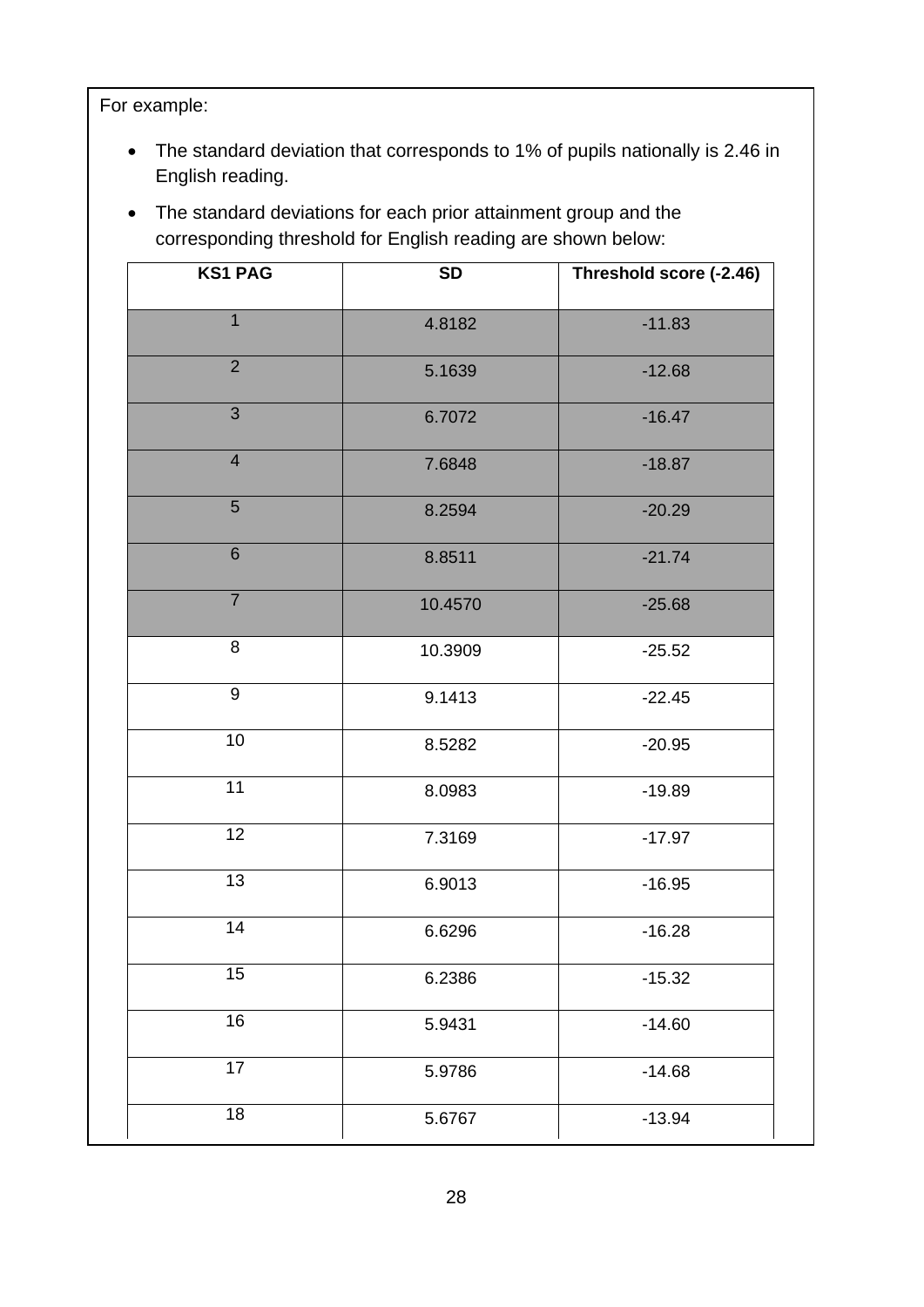| 19 | 5.6297 | $-13.83$ |
|----|--------|----------|
| 20 | 5.6568 | $-13.89$ |
| 21 | 5.5228 | $-13.56$ |
| 22 | 5.2291 | $-12.84$ |
| 23 | 5.0202 | $-12.33$ |
| 24 | 4.8965 | $-12.03$ |

As set out above, the lowest prior attainment groups (1-7) have minimum scores that are above the threshold for that prior attainment group, due to the average for those prior attainment groups being close to the lowest possible scaled score (i.e. no pupils have scores extreme enough to be below the threshold). These prior attainment groups are shaded in grey, see above. The middle to higher prior attainment groups (8-24) contain pupils with extreme progress scores below the threshold as defined by the standard deviation. The thresholds are set out above without shading- these are the only prior attainment groups where pupils' scores have been changed by this new methodology.

**The fourth step:** a pupil's progress score will be replaced by the minimum, only if their original score falls below this minimum.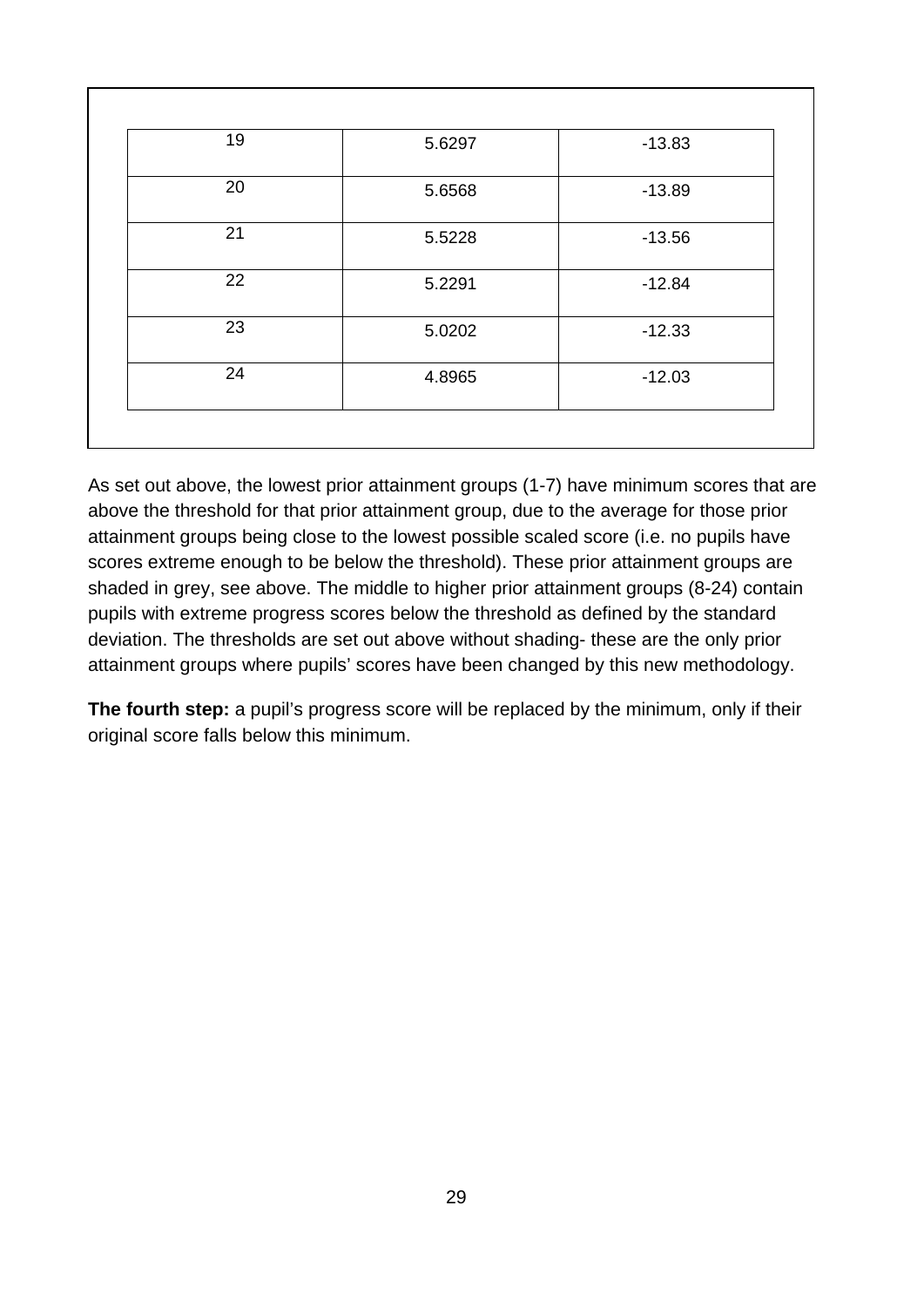For example:

- School B has nine pupils with the following progress scores for English reading.
- The pupils' progress scores are reviewed against the threshold at each prior attainment group.

| <b>Pupil</b>   | <b>KS1 PAG</b> | <b>Progress</b><br><b>Score</b> | <b>Threshold</b><br><b>Score</b> | <b>Adjusted</b><br><b>Progress</b><br><b>Score</b> |
|----------------|----------------|---------------------------------|----------------------------------|----------------------------------------------------|
| $\mathbf{1}$   | $\overline{4}$ | $-5.24$                         | $-18.87$                         | $-5.24$                                            |
| 2              | $\overline{7}$ | 13.50                           | $-25.68$                         | 13.50                                              |
| 3              | 11             | 4.57                            | $-19.89$                         | 4.57                                               |
| $\overline{4}$ | 3              | $-2.70$                         | $-16.47$                         | $-2.70$                                            |
| 5              | 8              | $-29.52$                        | $-25.52$                         | $-25.52$                                           |
| 6              | 15             | 3.05                            | $-15.32$                         | 3.05                                               |
| $\overline{7}$ | 21             | $-15.66$                        | $-13.56$                         | $-13.56$                                           |
| 8              | 8              | 1.39                            | $-25.52$                         | 1.39                                               |
| 9              | 3              | 0.61                            | $-16.47$                         | 0.61                                               |

• If the pupil's progress score is lower than the threshold, the score will be replaced with the threshold score (these are the pupils shaded in grey above).

**Finally**, the school's progress score is calculated by averaging the adjusted progress score.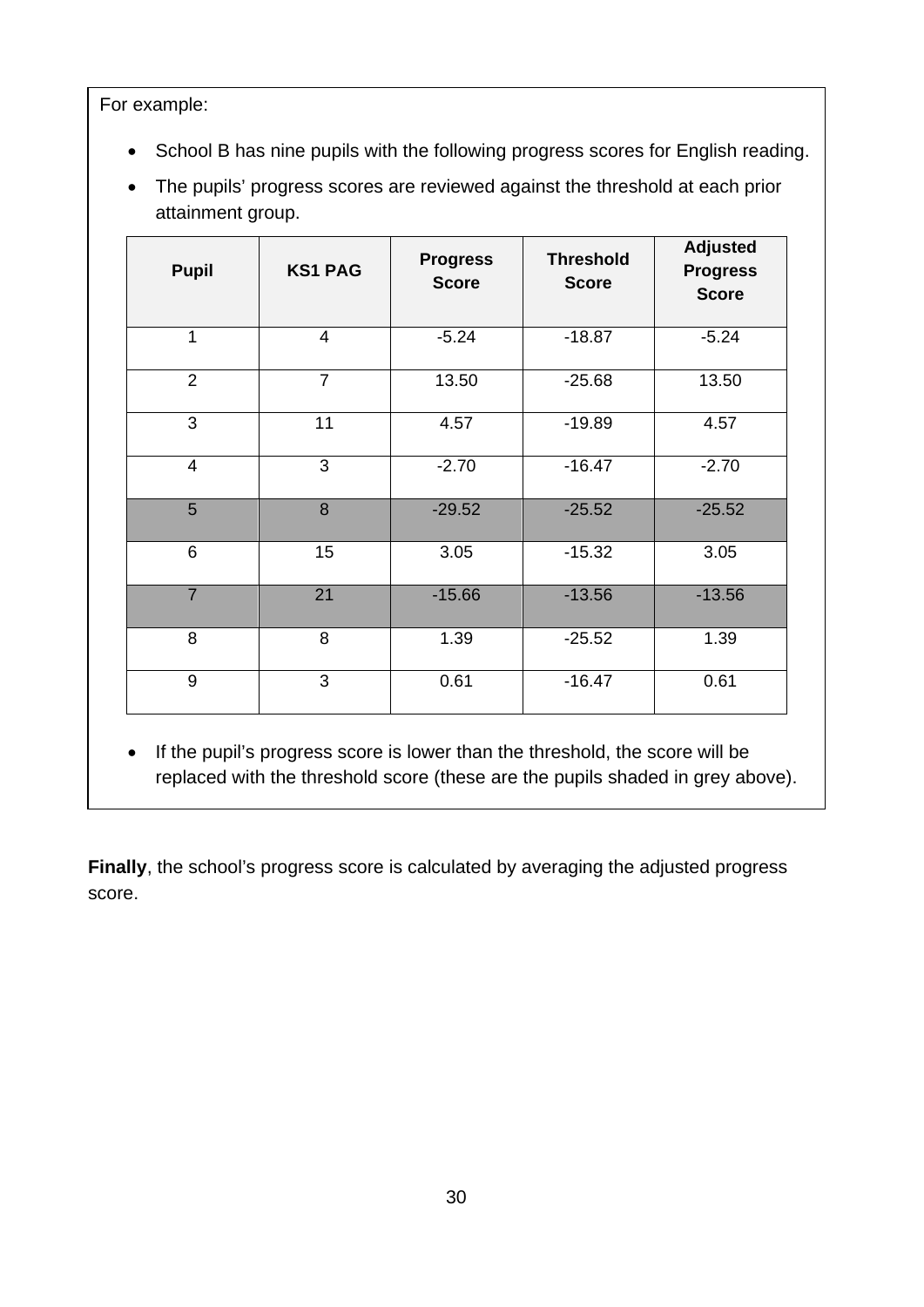#### **Standard deviations**

The set number of standard deviations below the mean so that approximately 1% of pupils are identified nationally when adjusting extremely negative progress scores are as follows:

| <b>Subject</b>     | Reading   | Writing   | <b>Mathematics</b> |
|--------------------|-----------|-----------|--------------------|
| Standard deviation | $-2.4561$ | $-2.8103$ | $-2.5865$          |

The minimum thresholds derived from the above constants are as follows: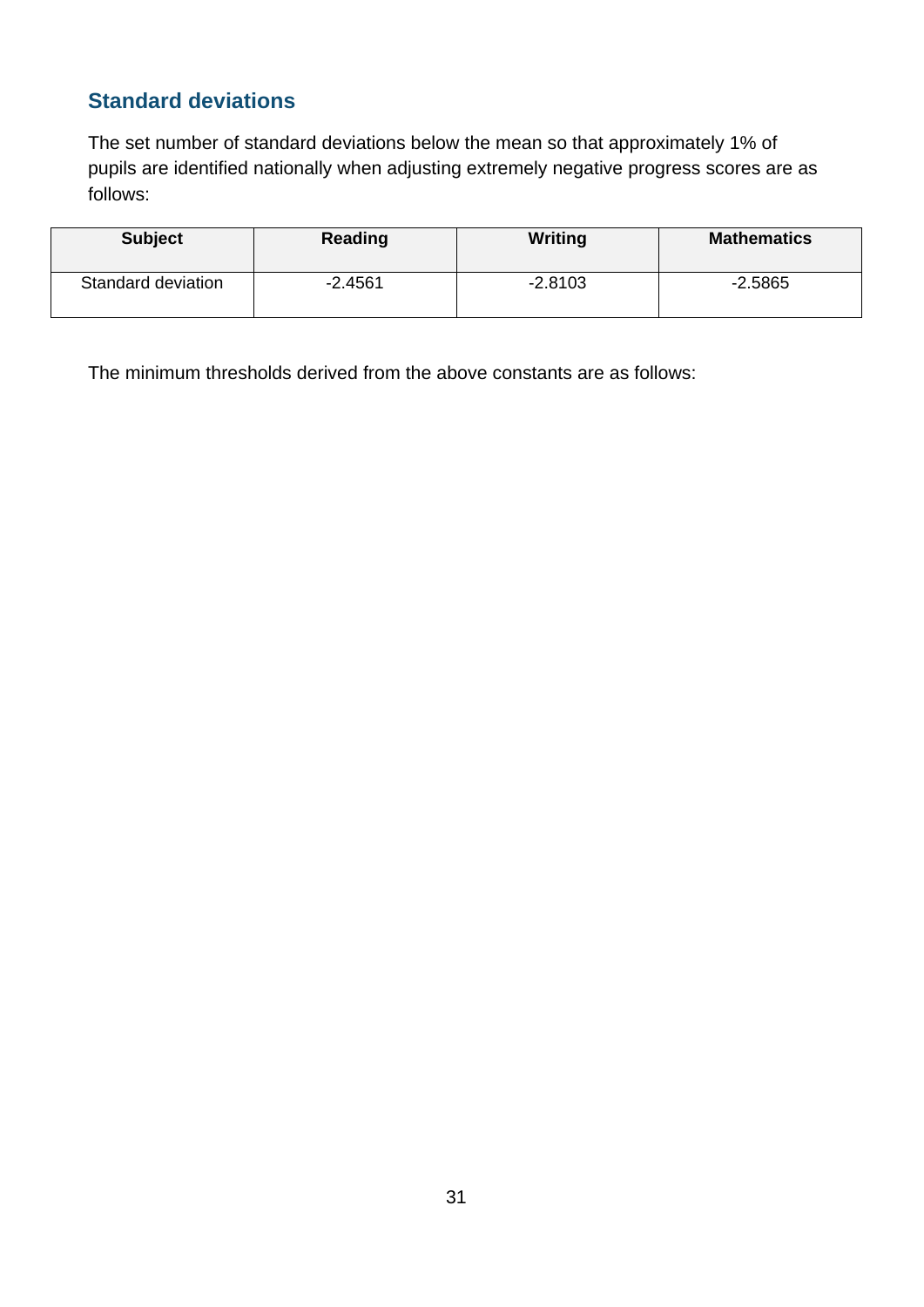| <b>Prior Attainment</b><br>Group (PAG) | <b>KS1</b> average<br>points score | <b>Reading</b> | <b>Writing</b> | <b>Mathematics</b> |
|----------------------------------------|------------------------------------|----------------|----------------|--------------------|
| $\mathbf 1$                            | $>0$ to $< 1.75$                   | N/A            | N/A            | N/A                |
| $\overline{2}$                         | $>=1.75$ to $<$ 2                  | N/A            | N/A            | N/A                |
| 3                                      | $>=2$ to $<2.25$                   | N/A            | N/A            | N/A                |
| 4                                      | $>=2.25$ to $<2.5$                 | N/A            | N/A            | N/A                |
| 5                                      | $>=2.5$ to $<2.75$                 | N/A            | N/A            | N/A                |
| $\,6$                                  | $>=2.75$ to $<$ 3                  | N/A            | N/A            | N/A                |
| $\overline{7}$                         | $>=3$ to $< 6$                     | N/A            | N/A            | N/A                |
| 8                                      | $>= 6 to < 9$                      | $-25.52$       | N/A            | $-28.20$           |
| $9\,$                                  | $>=9$ to $<10$                     | $-22.45$       | $-25.28$       | $-23.39$           |
| 10                                     | $>=10$ to $<12$                    | $-20.95$       | $-23.23$       | $-21.09$           |
| 11                                     | $>=12$ to $<13$                    | $-19.89$       | $-22.08$       | $-19.24$           |
| 12                                     | $>=13$ to $<14$                    | $-17.97$       | $-20.19$       | $-17.57$           |
| 13                                     | $>=14$ to $<14.5$                  | $-16.95$       | $-18.95$       | $-15.85$           |
| 14                                     | $>=14.5$ to $<15$                  | $-16.28$       | $-18.03$       | $-14.91$           |
| 15                                     | $>=15$ to $<15.5$                  | $-15.32$       | $-15.39$       | $-13.81$           |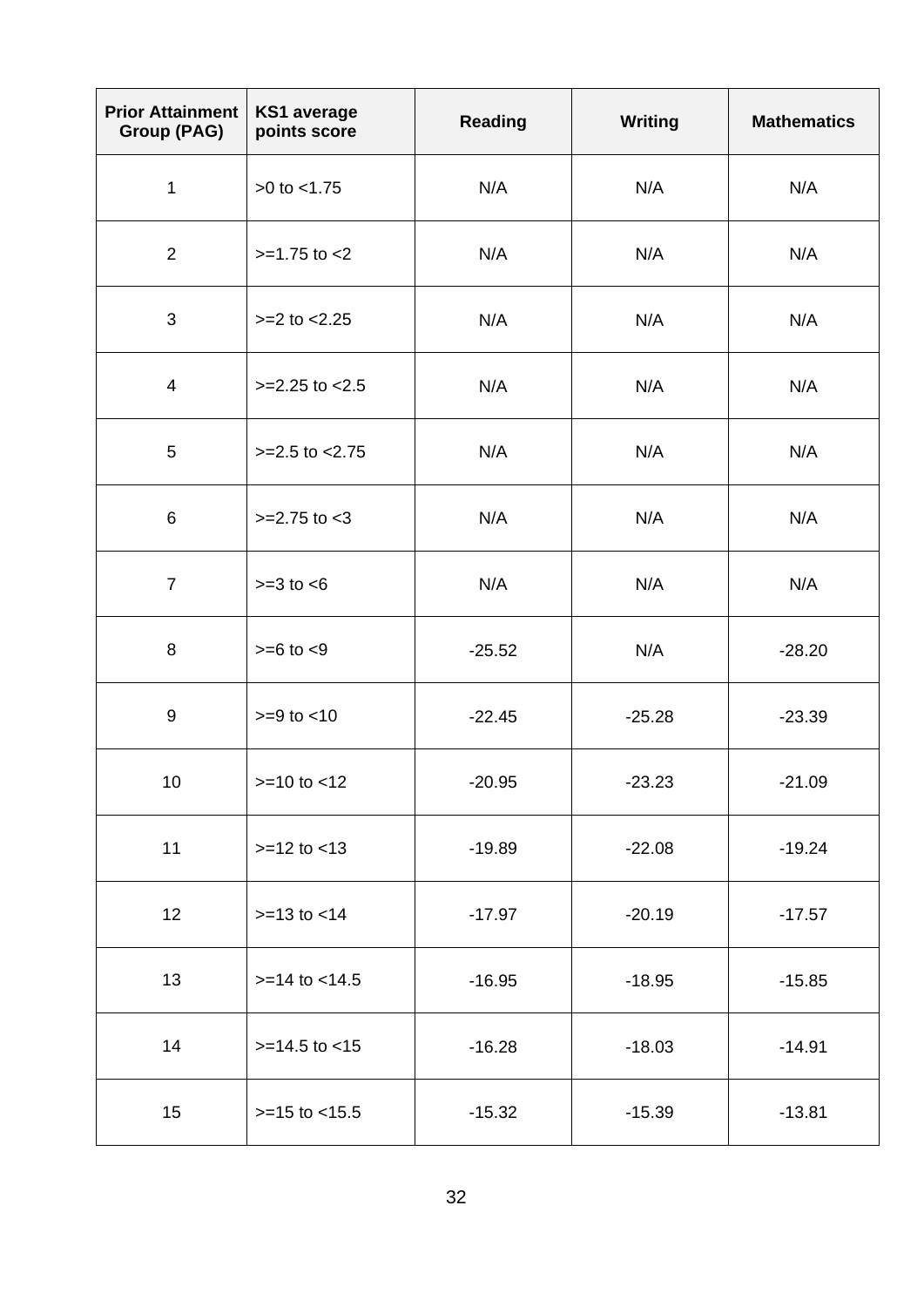| 16 | $>=15.5$ to $<16$ | $-14.60$ | $-14.18$ | $-12.95$ |
|----|-------------------|----------|----------|----------|
| 17 | $>=16$ to $<16.5$ | $-14.68$ | $-13.95$ | $-12.62$ |
| 18 | $>=16.5$ to $<17$ | $-13.94$ | $-12.75$ | $-11.94$ |
| 19 | $>=17$ to $<18$   | $-13.83$ | $-13.33$ | $-11.86$ |
| 20 | $>=18$ to $<19$   | $-13.89$ | $-14.44$ | $-11.75$ |
| 21 | $>=19$ to $<20$   | $-13.56$ | $-14.92$ | $-11.60$ |
| 22 | $>=20$ to $<21$   | $-12.84$ | $-14.49$ | $-11.12$ |
| 23 | $>=21$ to $<21.5$ | $-12.33$ | $-13.04$ | $-11.28$ |
| 24 | $>= 21.5$         | $-12.03$ | $-11.69$ | $-12.60$ |